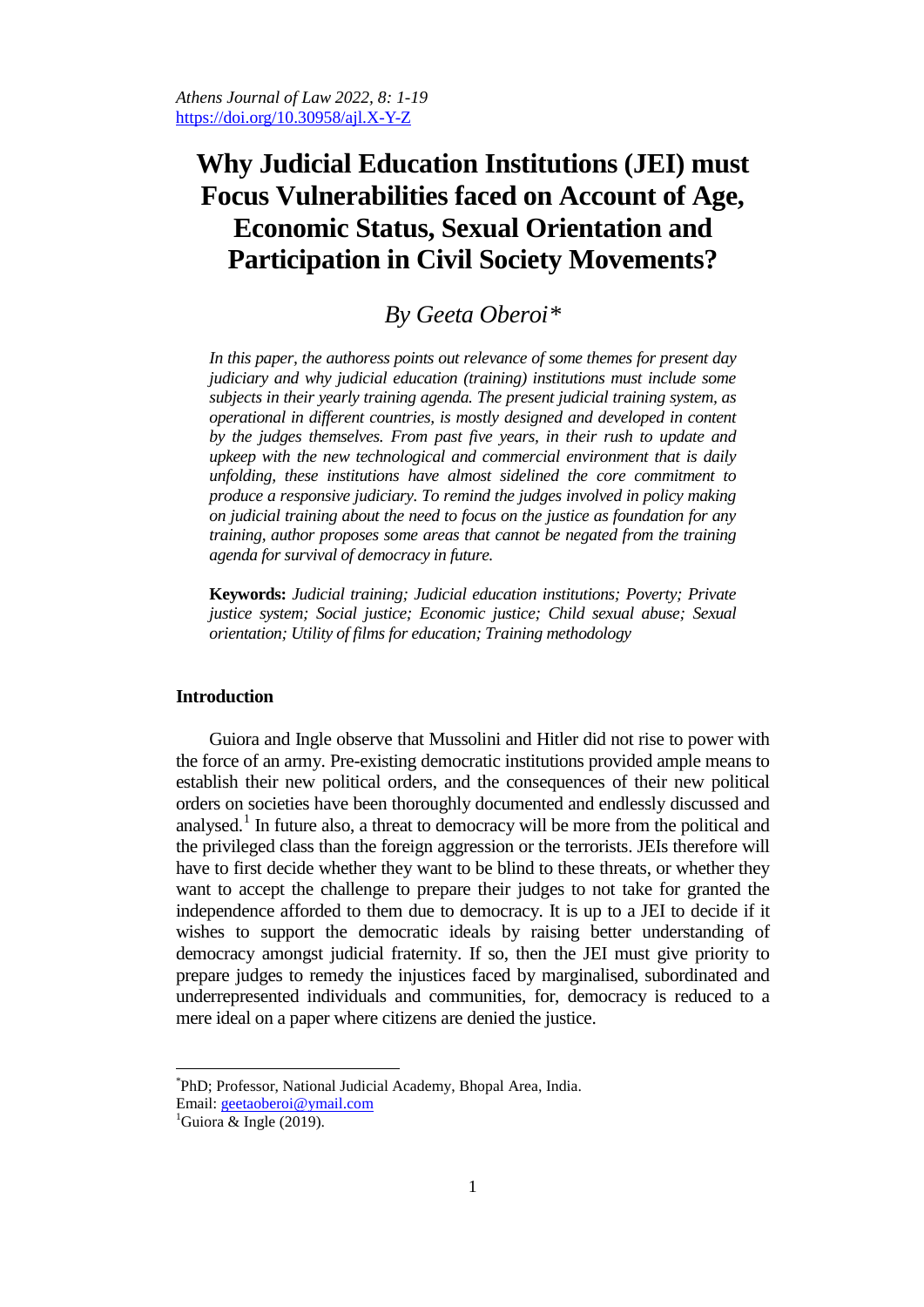## *Vol. X, No. Y Oberoi: Why Judicial Education Institutions (JEI) must Focus…*

Louis Brandeis, as quoted by Collins and Yeskel<sup>[2](#page-1-0)</sup>, said that "*you can have wealth concentrated in the hands of a few, or democracy. But you cannot have both.*" However, political masters around the world are busy in persuading citizens that both are possible with a twist that the democracy will be afforded to only those few in whose hands political masters are shifting the wealth of the nation. In such different times, ordinary citizens all over the world are experiencing helplessness as the tag of democracy is reduced to a mere operational electoral machinery in their nation. The question therefore arises as to where all this leaves the fate of publicly funded court system? What kind of ideals are to be instilled in the judiciary by the JEI? Will dispute settlement machinery undergo a change and shred its previous image of protector of citizens against the mighty government? Will the courts be reduced to mere spectators of transformation around us?

The question for reflection for JEIs therefore is - what kind of training they are going to design for their judges without forgetting that universally judges are facing a complicated career situation in which they have to forgo their personal and individual freedom to survive, sustain and grow within the system. Further, growing clout of private entities and the compromised governments have time and again made it clear that they will not tolerate any decision making process that would harm the interest of the powerful and the privileged.

What if tomorrow the private justice system replaces the publicly funded court system? Whether the majesty of the courts would be eroded due to fewer opportunities presented to use the judicial acumen to bring back the governance on the right track? As of today, all over the world, the contracts are being created between the corporates, between the parties, between the individuals, between the government and the corporates, between the government and the private citizens to exclude the jurisdictions of public funded justice system. This in turn has potential to limit the jurisdiction of the courts to enforce the criminal law on behalf of the state and to recover the taxes/revenues for the government. If this becomes a reality, there would be a greater rift between the citizens and the courts as the courts would be seen as another set of oppressors. The citizen alienation would reduce class action litigation, normal civil litigation work and thereby reduce the public trust in the justice system further snowballing into reduced number of writ petitions, appeals and interlocutory applications.

Whether the social justice trainings to judges can save the publicly funded court system from its present downward spiral and if so, then how the same can be done - is the principal theme of this paper.

## **Utility of Social Justice Trainings for Strengthening the Judicial Branch of a Government**

The survey of trainings offered by most of the JEIs all over the world raises a big concern around the nature of the discourse delivered by JEIs. The last decade, kept JEIs from around the world, busy in integrating innovation, business growth,

<span id="page-1-0"></span><sup>&</sup>lt;sup>2</sup>  $^{2}$ Collins & Yeskel (2000).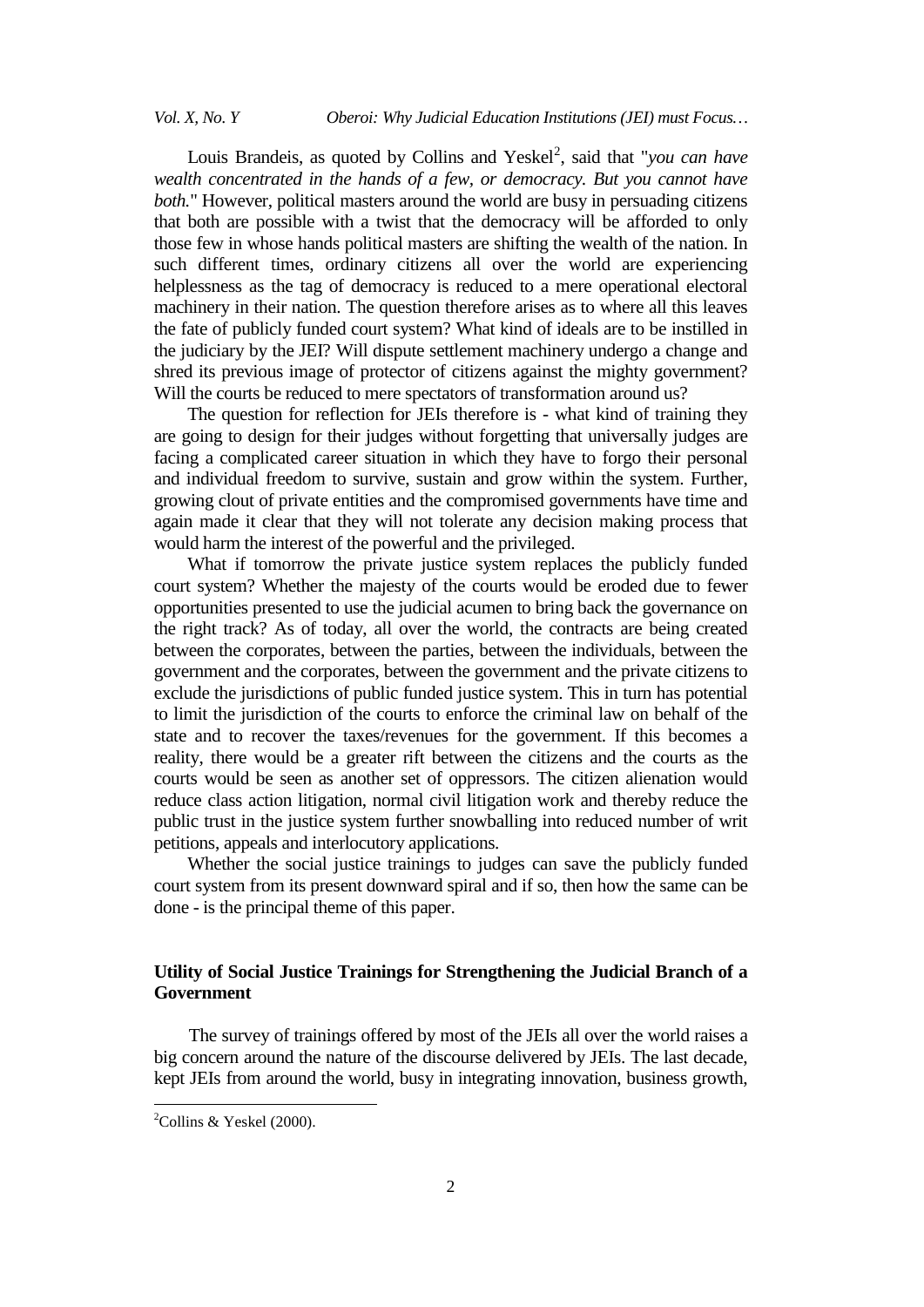protection of corporate rights, IPR protection, trade protection, IT revolution and IT integration in the judicial education discourse. The focus on these new areas at JEIs diminished the space, if any, allocated to the study of social justice ideals. JEIs remained occupied in preparation of IT savvy judges, gadgetry smart judges, IPR and trade protectionist judges, judges with skills in court and time management, judges with mediation and negotiation skills and so on. The term 'social justice' almost disappeared from the judicial education discourse or made some rare guest appearances in the form of multi-speaker conferences and webinars.

The last decade training priorities prove that most of the JEIs have presumed the judicial interest to attend the courses dealing with technical or commercial laws and they have excluded the social justice component from their yearly training agenda. The principal aim of any social justice related training is to acquaint the judges with the impact of their judicial decisions on the society. For instance, judicial decision to protect the environment mandating permanent closure of all the factories, industries and mills from the town will have unwanted consequences on lives of employees who are working in these establishments. By such protection of environment, a situation of taking away right to livelihood is created making lives of thousands miserable, pushing them to extreme poverty. Similarly, the judicial decision to clear all the slums and hutments near the railway tracks may be a prudent decision in terms of safety and security, but will render thousands residing in those slums without a roof over their head. Safety and security cannot be attained at the cost of such grave injustice to thousands. Such conflicts may not be brought to the notice of the court, and therefore, a judge is expected to discover such conflict.

The negation of social justice as a theme from the training discourse is resulting in judicial decisions losing the sight of conflicting positions, and thereby leading to imbalances due to ignorance of alternatives. Social justice related trainings could have helped judges in judicial integration of scientific devices to curb the pollution so that the livelihood of thousands is not lost. Such trainings could have helped judges in giving directions to the governments and railways to use the CSR funds or the environment cess or the funds from the Railway budgets for relocation of slum residents near the railway tracks. There are number of railway colonies where a vertical structure could have been directed by the courts to be raised for relocation of these slum inhabitants. In this way, both the security of railway tracks and the human rights of slum inhabitants could have been protected through a single order of the court.

The present legal education curriculum in which subjects are tightly compartmentalised in the name of specialisation is producing legal professional and future judges who did not study non-compulsory courses (elective courses). As a result we have lawyer and judge who is not exposed to intersections amongst different branches of law. Judges on their own cannot be expected to churn out the linkages due to failure of legal education in reflecting upon the synergies between divergent and convergent areas of law. To obviate this state of affairs, JEIs may expose judges to interdisciplinary nature of legal norms both vertically and horizontally so that the gap in appreciating the relationship between different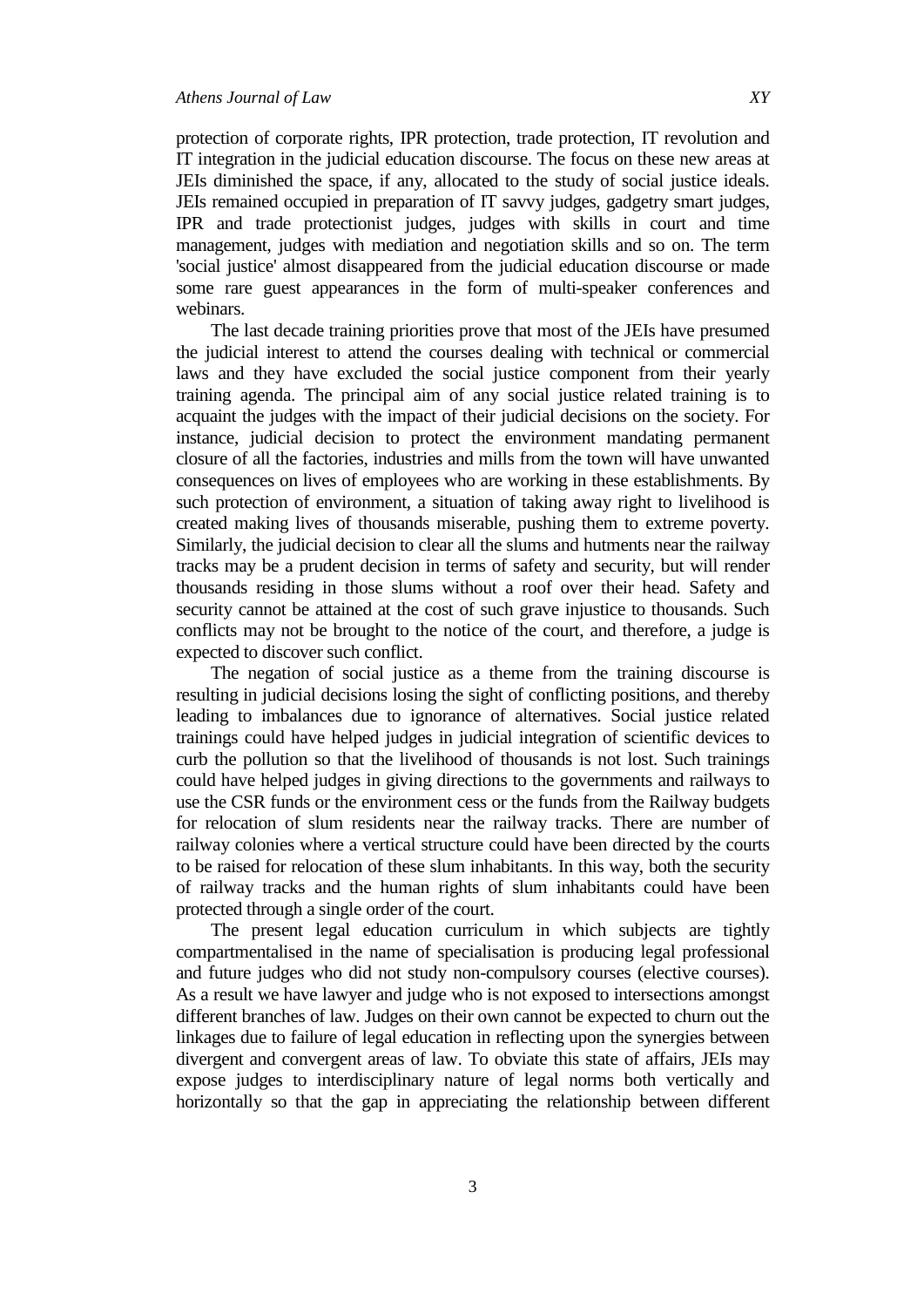branches of law is bridged. They may fit in what Olawuyi says about intersection between environment law, international law and human rights law.<sup>[3](#page-3-0)</sup> By establishing the linkages between different branches of law and how these intersections help to attain a balance in conflict between different rights, JEIs can prepare judges to strike a balance between conflicting positions. This would require JEIs to evolve courses to study the long term impact of judicial decisions that did not balance the conflicting positions.

The two years of pandemic isolation followed by an impending war like situation proves how we all are globally interconnected and that every phenomenon has a potential to repeat itself in different parts of the world. No country can remain isolated from events shaping at any one place. Violation of rights or their better protection at any place impact the whole world as judicial precedents are now making global impact on the lives. Therefore, even if one of the many JEIs in the world is able to design their trainings in such a way that it leads to judicial protection of vulnerable sections against their abuse, exploitation and discrimination, it will have a spiraling effect on lives of many similarly placed living beings in any part of the world.

Apart from familiarizing judges on the position of law within the bigger discipline of social justice, and on the art of balanced decision making to be learnt by knowledge on various interdisciplinary fields, JEIs must help judges to look beyond the glossy lenses to get a clear picture of the hardships that citizens are facing. Some areas which cannot be overlooked for training of judges could be: trials involving abused children, trials involving victims of poverty, trials concerning LGBT community, trials related to discrimination on the basis of caste, race or gender and the last but not the least the trials of activists tried for sedition for opposing the state policies.

## **Sensitisation on Child Sexual Abuse (CSA)**

Recently, a Bombay high court judge in India invented new doctrine regarding CSA. She held that unless there is a 'skin to skin' touch by the accused, his vulgar actions of undressing before the child and making child undress would not amount to sexual assault on child strictly. She therefore reduced the punishment inflicted upon the accused by the trial court. This judgment was picked up by the media outlets all over the country and subjected to criticism from all the quarters. The criticism created so much pressure on the Supreme Court that she was not allowed to become a permanent judge of the high court. Till 11 February 2022, there was intense speculation as to whether she would be asked to stay as the high court judge or whether she would be demoted to her earlier post that of the district judge as she was elevated as an additional judge of the high court from the career judiciary branch. However, she resigned on 11 February 2022. Such career blocking for the judges was unheard of till this incident. This case makes it very obvious that the high court judges must undergo sensitisation

<span id="page-3-0"></span>3  $3$ Olawuyi (2014).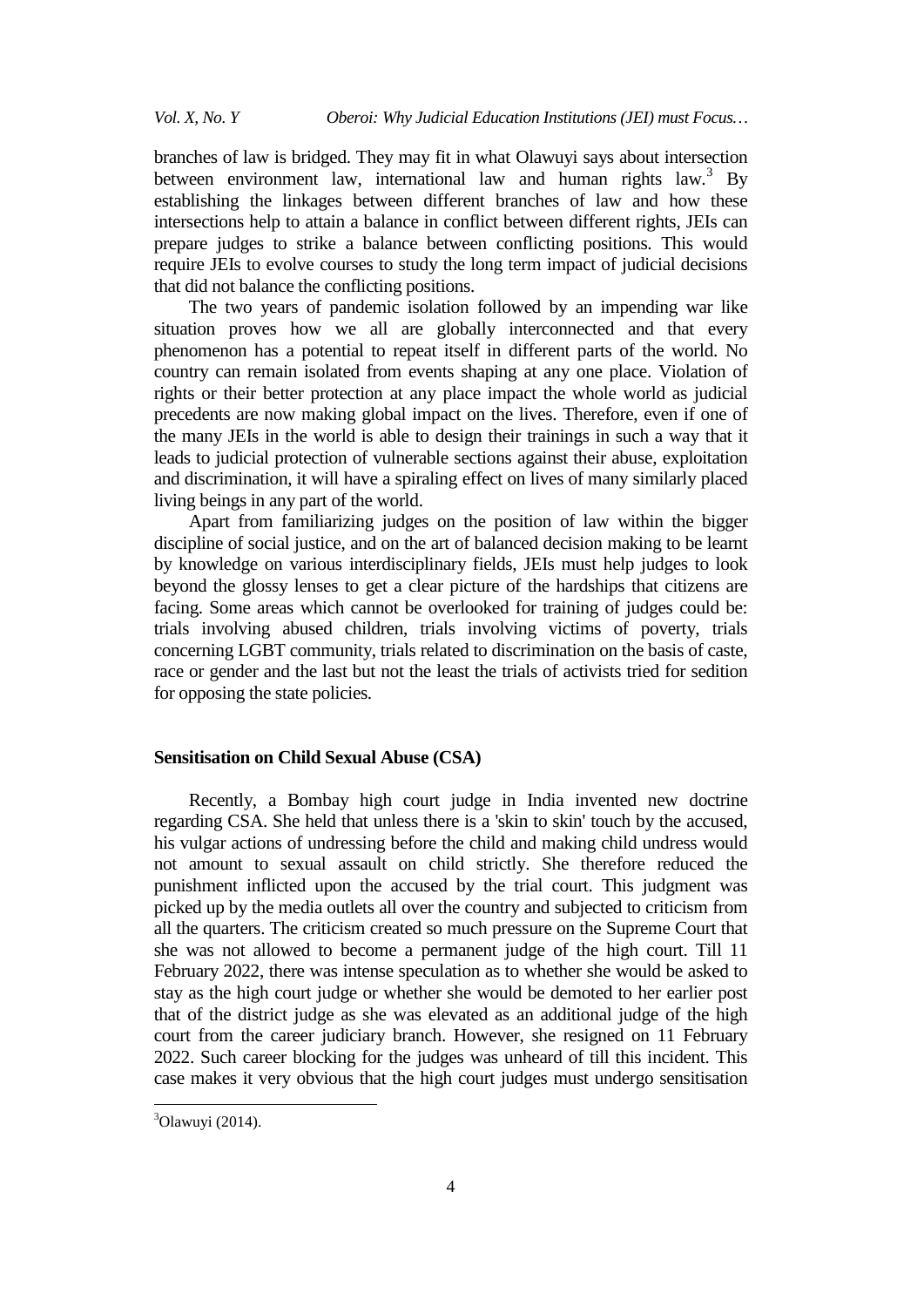training on the complexities around the offence of CSA. Her case is not an isolated one calling for the training of appellate court justices. Recently, the Karnataka High Court (one of the appellate court from the southern states) had to expunge a remark of its own male judge that "it is unbecoming of Indian women to fall sleep after rape".

## **Sensitisation on LGBT Community and their rights**

Way back someone said, rights mean nothing if nobody can enforce them.<sup>[4](#page-4-0)</sup> Every kind of diversity is per se protected by all the constitutions of the world under the equality ideal. The right to equal treatment therefore includes the rights of LGBT community to exist amongst all the populations without facing any discrimination, stigma, disentitlement in any field. However, this has been not the case and the LGBT community has to approach the courts for enforcing their basic rights to equality, dignity and freedom. The courts, leaving aside some rare exceptions, have not shown the sensitivity as the majority of judges lack basic knowledge, awareness, or interest in challenges faced by the LGBT community and are reluctant to learn about the legal framework under which LGBT community's interest could be protected. This is because judges are disinterested in knowing the others, and in knowing anything that is beyond their geographical, cultural, political, historical understanding. There is a danger associated with this sensitivity deficit as it has potential to threaten the well-being and security of LGBT as a class. Therefore, it is important to raise both the capability and sensibility of judges to existential issues faced by LGBT as a class.

Further, from different jurisdictions of the world, we hear only about their highest court (most often the Supreme Court) showing some infrequent intervention to ameliorate the plight of LGBTs who face isolation and discrimination. The real insensitivity is faced at the trial court level and at the first appeal court level. Judges in these courts are acting overly provincial and holding on to cultural conservativism. It is with these judges that the JEIs must engage to provide them a discourse on LGBT movement. Such judges have to be infused with international and transnational dimensions of this movement. Greater knowledge and understanding on this subject from national, international, comparative and transnational perspective will surely dilute misconceptions that judges have about the community. In turn, judges will be helped in their task of delivery of justice to LGBT community. Sensitivity training also has a potential to allow greater participation of LGBT community more openly in the prominent legal and judicial positions.<sup>[5](#page-4-1)</sup>

<span id="page-4-0"></span> $\frac{1}{4}$  ${}^{4}$ Reynoso (1988).

<span id="page-4-1"></span><sup>&</sup>lt;sup>5</sup>Recently in India there was a big debate on the appointment of openly gay advocate Saurabh Kripal as judge of Delhi High Court.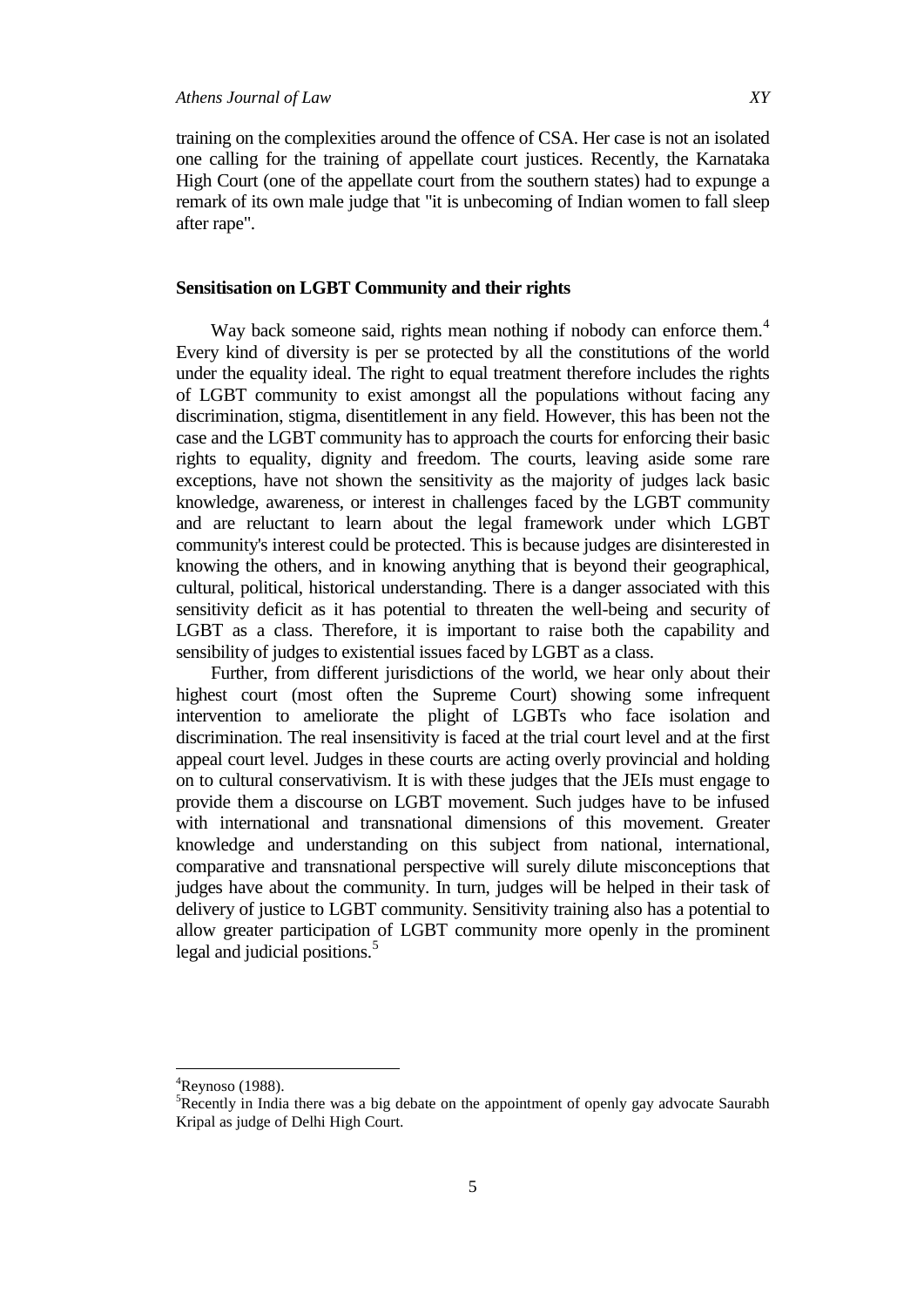## **Why to Integrate the Poverty Law in Judicial Education Discourse?**

Poverty has been described, among other things, as "a condition that lacks the necessaries of life."[6](#page-5-0) Levels of poverty, in an era of economic growth and affluence, is directly contrary to much of the economic success the nation claims to have achieved.<sup>[7](#page-5-1)</sup> Presently, even when the workers around the world are more productive than ever before, they continue to languish in poverty<sup>[8](#page-5-2)</sup> and never before they have faced so much uncertainty, exploitation and denial of basic rights. In fact, their conditions turn into a compelling reason for the study of poverty law. Not only workers, even citizens with no income to low-income continue experience exploitation in the form of eviction, denial of wages, denial of compensation, denial of health care and safe environment, unjust removal from employment, false prosecution, exaggerated and inflated debt collection, frauds, cheatings, death in police custody due to police torture, death due to medical negligence and so on. They continue to suffer these injustices as there is always dearth of sensitive legal attorneys who will fight free legal battle for them. Nobody in legal profession seems interested in questioning why civil legal services are the least available to the people who often need them the most.<sup>[9](#page-5-3)</sup>

Though the poverty law was invented in the US in 1960s based on Federal entitlement programs and supported by a progressive Supreme Court, and it even led to the establishment of Legal Services Corporation, the major source of funding for poverty lawyers over there<sup>10</sup>, the interest in treating the law as an instrument of social change to handle legal cases for persons in poverty to address systemic roots of poverty and economic inequality waned in millennium century. The law schools stopped taking much interest in inculcating community and social responsibilities. The well-traveled path between high academic achievement in law school and practice at large firms, to serve corporate and commercial  $interests<sup>11</sup>$  $interests<sup>11</sup>$  $interests<sup>11</sup>$ , almost pushed poverty law, to non-significant component of the typical law school curriculum.<sup>[12](#page-5-6)</sup> This "corporate bias" in curriculum offerings at law schools took away the exposure to real-world issues of poverty and community engagement. In fact, the notion that the law is a pathway to power and prestige is truer today than at any time before.<sup>[13](#page-5-7)</sup> Most of the law taught in law schools deal with "the law and the rich."<sup>[14](#page-5-8)</sup> Due to such materialistic nature of legal education discourse, the subject of poverty is ghettoised to few courses and seminars on legal philosophy, race, gender, or disability issues.

With no encouragement from the law schools to use the law to serve the others and with complete focus on skills and projects that rewarded incentives on

<span id="page-5-0"></span>6  $<sup>6</sup>$ Munsterberg (1904).</sup>

<span id="page-5-1"></span> $\mathrm{7}$ Gilmore (2016).

<span id="page-5-2"></span><sup>8</sup> Eckholm (2008); See Greenhouse & Leonhardt (2006).

<sup>&</sup>lt;sup>9</sup>Neisel (2020).

<span id="page-5-4"></span><span id="page-5-3"></span> $10$ Trubek (1995).

<span id="page-5-5"></span> $11$ Hornstein (2009).

<span id="page-5-6"></span> $12$ Chaifetz (1993) at 1698.

<span id="page-5-7"></span> $13$ Ibid.

<span id="page-5-8"></span> $14$ Gilmore (2016).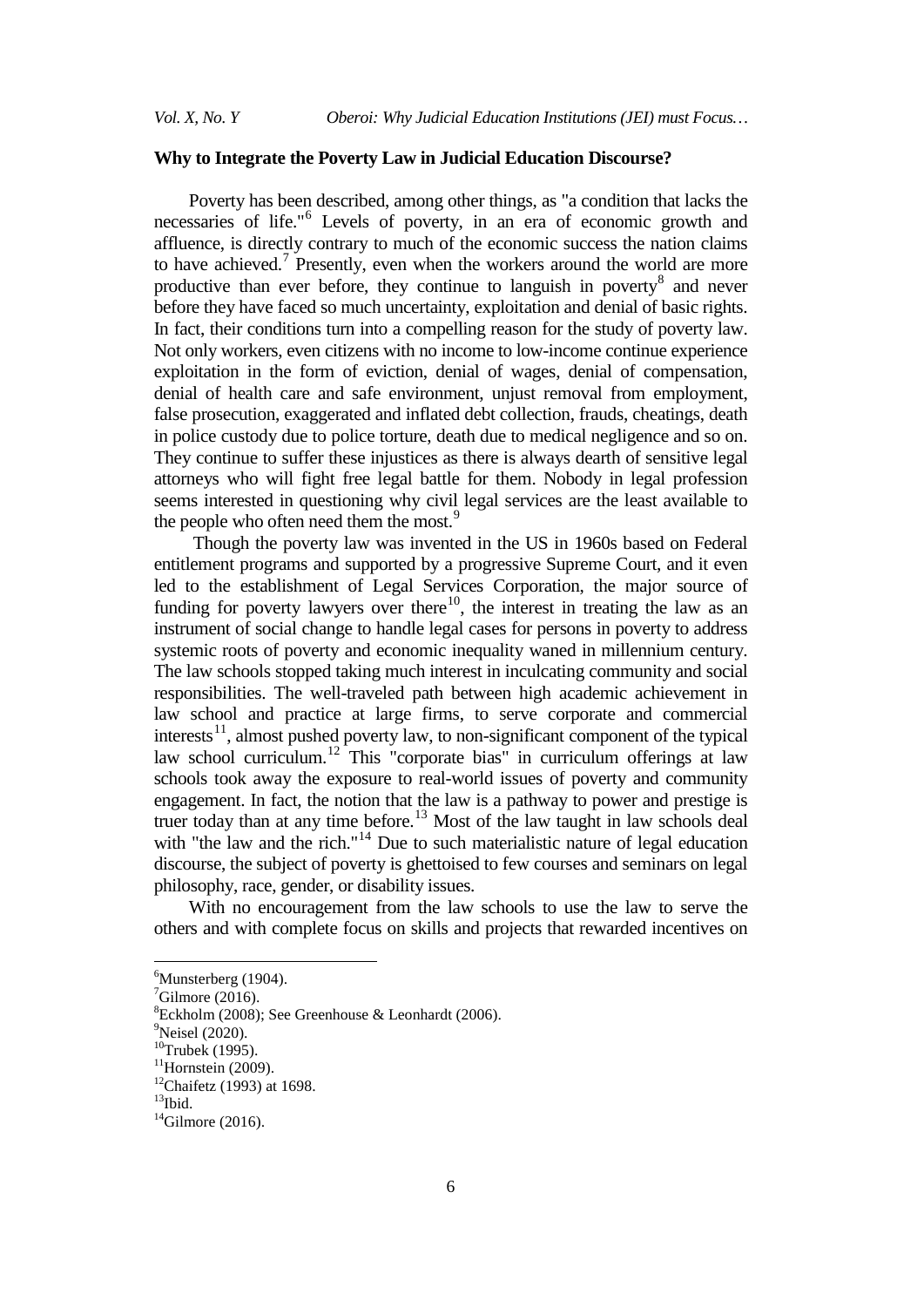performance in black-letter tests, law students, future lawyers and future judges could not learn any skill required to handle the cases of persons living in poverty so as protect them through tools of legal reasoning, analysis, legal writing, issue spotting, cultural competency, empathy. Poverty is invisible not just in law schools, but also from the JE discourse. JEIs therefore should take upon themselves the task of not only filling the gaps left by legal education but also design the discourse to acquaint the old judges (who had no such subject in their legal education) and train the new judges about imbalances created at the policy level that is pushing millions into the status of poverty. While billions are spent on corporate welfare and to manage the crisis created by nation's banking and financial institutions<sup>[15](#page-6-0)</sup>, years are devoted on debating the wisdom of providing basic needs at subsidised rates to the poor families.[16](#page-6-1) For decades, corporate chief executives were handsomely rewarded for leadership that resulted in harm to their companies and the loss of thousands of jobs $17$  but no one questioned. At the same time, great objections were raised on subsidies afforded to poor and middle classes by the governments even when these subsidies can help poor to come out of their

inferior status with the help of free education and affordable basic living.

Even judicial branch suffers from elitism. After getting the taste of power of their position in the society, judges lose all kinds of concern, sensitivity, love, affection, empathy, sympathy, care for anyone except themselves and their relatives and the others become *neerjeev* (lifeless) for them. They don't care if the person accused of the crime is legally represented or not, a suspect is entitled to bail or not, a person bailed has capacity to furnish the surety amount or not, whether the victim is adequately protected from the physical harm or not, whether tenant will survive post-eviction or not, whether the dispute is between equal or unequal parties and so on. For such judges the only things that matter are the speed of trial, the vocabulary of the counsels, the pedigree of counsels, the comfort of at arriving decision and so on. The best example of such judicial elitism is Justice Antonin Scalia of the US Supreme Court who in September of 2008, while addressing a gathering of the Federalist Society at Chicago's Union League Club<sup>[18](#page-6-3)</sup> took the view that the legal interests of the poor should rightfully occupy a peripheral, or perhaps even inferior, place in legal education and the legal system. Apart from this address, his judicial opinion in *Legal Services Corporation v. Velazquez*<sup> $19$ </sup> finding no constitutional foul due to the possibility that an impoverished person could not find substitute counsel, makes it clear that for Justice Scalia, the possibility that a poor person would be unable to retain substitute counsel was irrelevant.<sup>[20](#page-6-5)</sup> Attitude of Justice Scalia, if anything, shows that amongst judges, concern of poor have always remained secondary.<sup>[21](#page-6-6)</sup>

<span id="page-6-0"></span>15See Andrews & Dash (2008); Herbert (2007a); Herbert (2007b); Sorkin (2008); Super (2004); Scelfo (2008).

<span id="page-6-1"></span><sup>&</sup>lt;sup>16</sup>See Goodman (2008); Swarns (2008).

<span id="page-6-2"></span><sup>&</sup>lt;sup>17</sup>See Anderson (2008); Stolberg & Lebaton (2009).

<span id="page-6-3"></span> $18$ Pallasch (2008).

<span id="page-6-4"></span><sup>&</sup>lt;sup>19</sup>531 U.S. 533 (2001).

<span id="page-6-5"></span> $20$ Hornstein (2009).

<span id="page-6-6"></span> $21$ Wax (2008).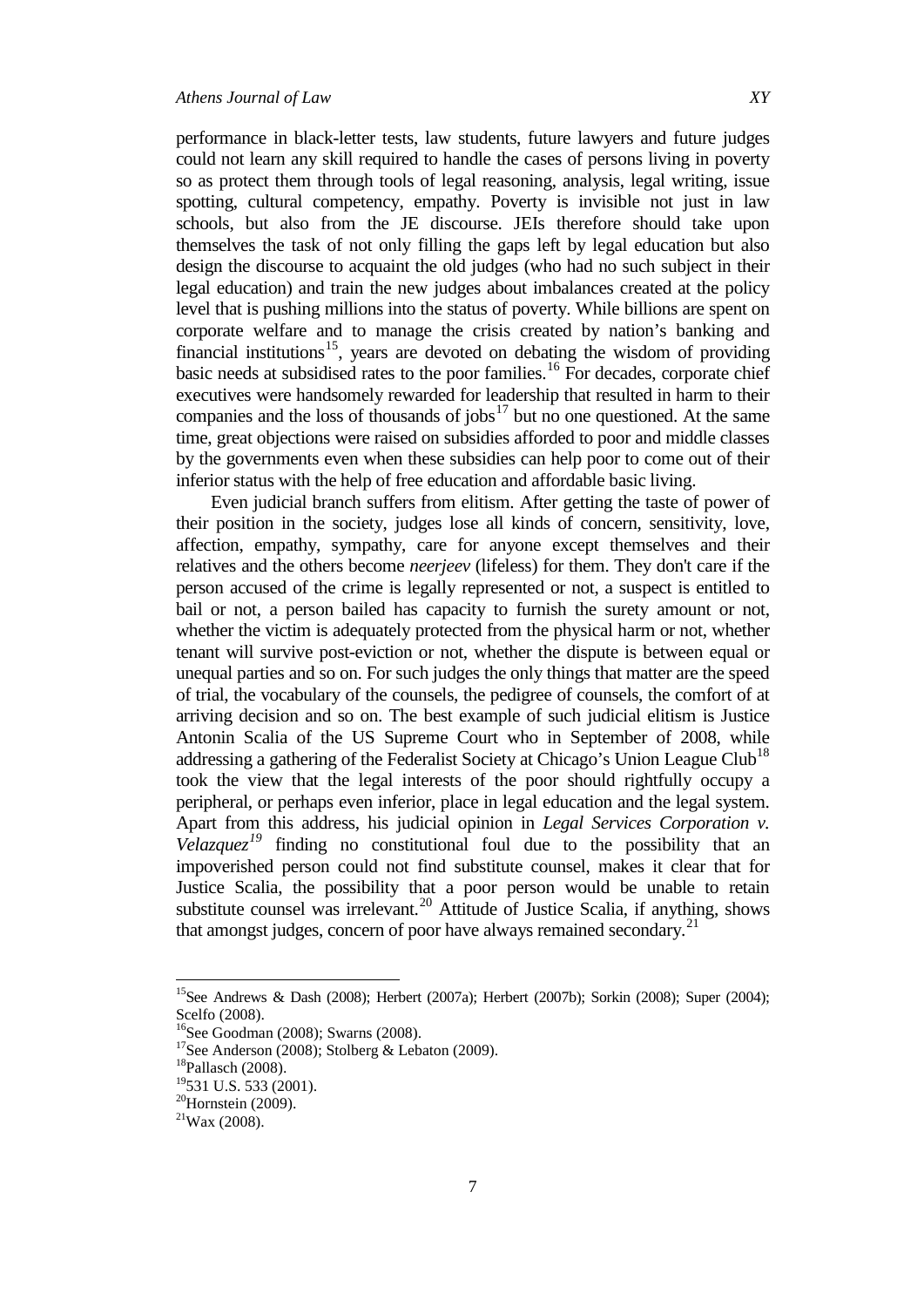## *Vol. X, No. Y Oberoi: Why Judicial Education Institutions (JEI) must Focus…*

JEIs therefore rather than consigning poverty law to the margins of their annual calendar of themes, must make poverty law as a prominent fixtures and central institutional concern. At present, JEIs are found not initiating institutional discussions on the role of a judge in fighting poverty and injustice.<sup>[22](#page-7-0)</sup> This education policy of keeping judges aloof from the social and local context within which they operate will prove harmful for the whole legal system. It has potential to increase judicial illiteracy on the types of civil legal issues experienced by lowincome individuals like health care, domestic violence, disability access, housing, children and custody, income maintenance, landlord/tenant issues, and veteran's benefits.<sup>[23](#page-7-1)</sup> The JEIs need to design the courses to help judges in understanding why the low-income individuals and families are often unable to afford representation for necessary lawsuits, like landlord/tenant issues, health insurance or billing issues, probate matters, or consumer law issues<sup>[24](#page-7-2)</sup> and how the courts can utilise legal aid machinery to prevent bankruptcy of people.<sup>[25](#page-7-3)</sup>

## **Why JEI must focus on Human Rights Training?**

In 2011, UN Declaration on Human Rights Education (HRE) and Training was adopted to encourage HRs related trainings. JEI must adhere to this convention even if it is non-binding on them so as build pro-rights cadre of judges. As noted by Struthers<sup>26</sup>, pro-right education is important not only for allowing people to recognise rights violation in their own lives, but also for empowering them to stand up for protection of rights of others. That there is a bias against inclusion of HRE in JE discourse will be evident from the number of courses devoted to HR protection by JEIs from the past five years. The poor representation of HRE calls for positive steps to mainstream HRE discourse by JEIs. Further, international level organisations like IOJT can pass a resolution for integrating HRE in yearly discourse of JEIs all over the world. IOJT by such resolutions can be seen implementing both the UDHR and 2011 UN Convention of HR Education and Training.

HRE in JE discourse has potential to build a sustainable HRs culture and awareness that will help prevent HRs violations. The JEIs must incorporate HRE as part of its discourse for number of reasons. First being, it is an international obligation embodied in the UN instruments: UDHR, ICCPR and ICESCR. Secondly, the law schools do not have HRE as a compulsory but as an optional subject. Thirdly, HRs can be instruments in the hands of judges to check the abuse of power by the legislature or the executive. Fourthly, the humanism in HRE through the soft element of culture, promotes attention and pursuit of selfperfection, and can create understanding and respect towards human life and

<span id="page-7-0"></span><sup>&</sup>lt;sup>22</sup>Hornstein (2009).<br><sup>23</sup>See Rose (1992) at 450.

<span id="page-7-2"></span><span id="page-7-1"></span><sup>&</sup>lt;sup>24</sup>See Bard & Cunningham (2017).

<span id="page-7-3"></span><sup>2542</sup> U.S.C. § 2996.

<span id="page-7-4"></span> $26$ Struthers (2016).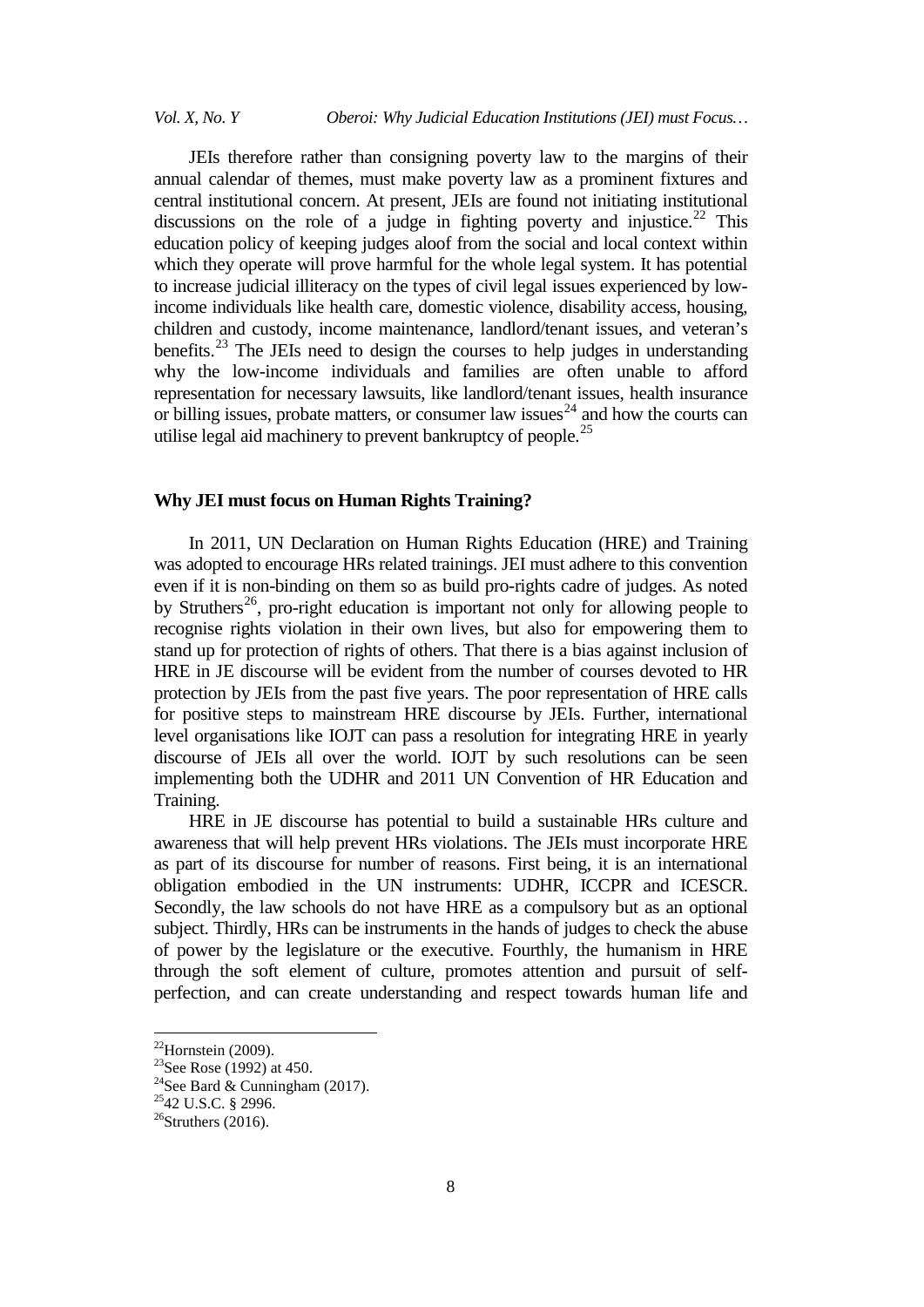development, needs and pursuits, freedom and creation, as well as character and dignity. Fifthly, as HRE can cultivate a culture of tolerance, rationality, compassion, respect for others, JEIs can push forward for the HR focused trainings to draw attention to socially disadvantaged groups, to prevent and protect them from cruel treatment, torture and abuse.

## **Why Sedition Trials must be included in the Judicial Education Discourse?**

The offence of sedition is defined as lack of affection by a citizen towards the state. As such there is extreme subjectivity in prosecution of such offence. While some citizens are privileged to possess absolute freedom to criticise the state and its various instrumentalities at any length, others even for much less offensive criticism are prosecuted and jailed on the charges of sedition. Even bigger question than such bias is - how a democracy can even exist if the nation does not allow criticism of the government and its organs? Sedition and democracy cannot coexist. In democratic framework, every citizen, howsoever, he or she may be ordinary and insignificant, must possess the freedom to criticise the state and all of its instrumentalities, on all the possible platforms available and that could be reached. If that be so, then it leaves no place for contempt and sedition trials. Written or spoken words cannot become excuses for prosecution of author or reader of those words. However, this is not the case and we have historically witnessed the British sedition trials and the American sedition cases that fined and imprisoned men under the guise of being punished for their bad motives or bad intent and ends, simply because the powers that be did not agree with their opinions. Men have been punished without overt acts, with only a presumed intention to cause overt acts, merely for the utterance of words which judge and jury thought to have a tendency to injure the state. $27$ 

Sedition trials to silence the opposition to the government is regular feature since ages. The spokesperson of minorities were terrorised and silenced when they were most needed by the community for protection against a hostile, arrogant majority. From documents we learn that the years 1793-94 witnessed long series of sedition trials in Scotland<sup>[28](#page-8-1)</sup>, Margarot, a Baptist minister of Dundee as quoted in the book: "Law and Laughter" also faced sedition trial,<sup>[29](#page-8-2)</sup> Nelson faced his first sedition trial in 1925 for being organiser of the communist party in Chicago and for helping it to organise a massive demonstration in  $1930$  $1930$ .<sup>30</sup> Though he was acquitted by the jury, in 1950 he was again arrested and prosecuted for sedition against the state of Pennsylvania under the Federal anti-Communist Smith Act. These charges could not be overturned till 1956. This shows that substantial part of life of person accused of sedition goes in incarceration and in defending oneself. Only now, the legal community has started questioning the need to have such a

<span id="page-8-0"></span><sup>&</sup>lt;sup>27</sup>Chafee Jr. (1918-1919).<br><sup>28</sup>Roughead (1914).

<span id="page-8-1"></span>

<span id="page-8-2"></span> $29$ Morton & Malloch (1913).

<span id="page-8-3"></span><sup>30</sup>Mishler (2004).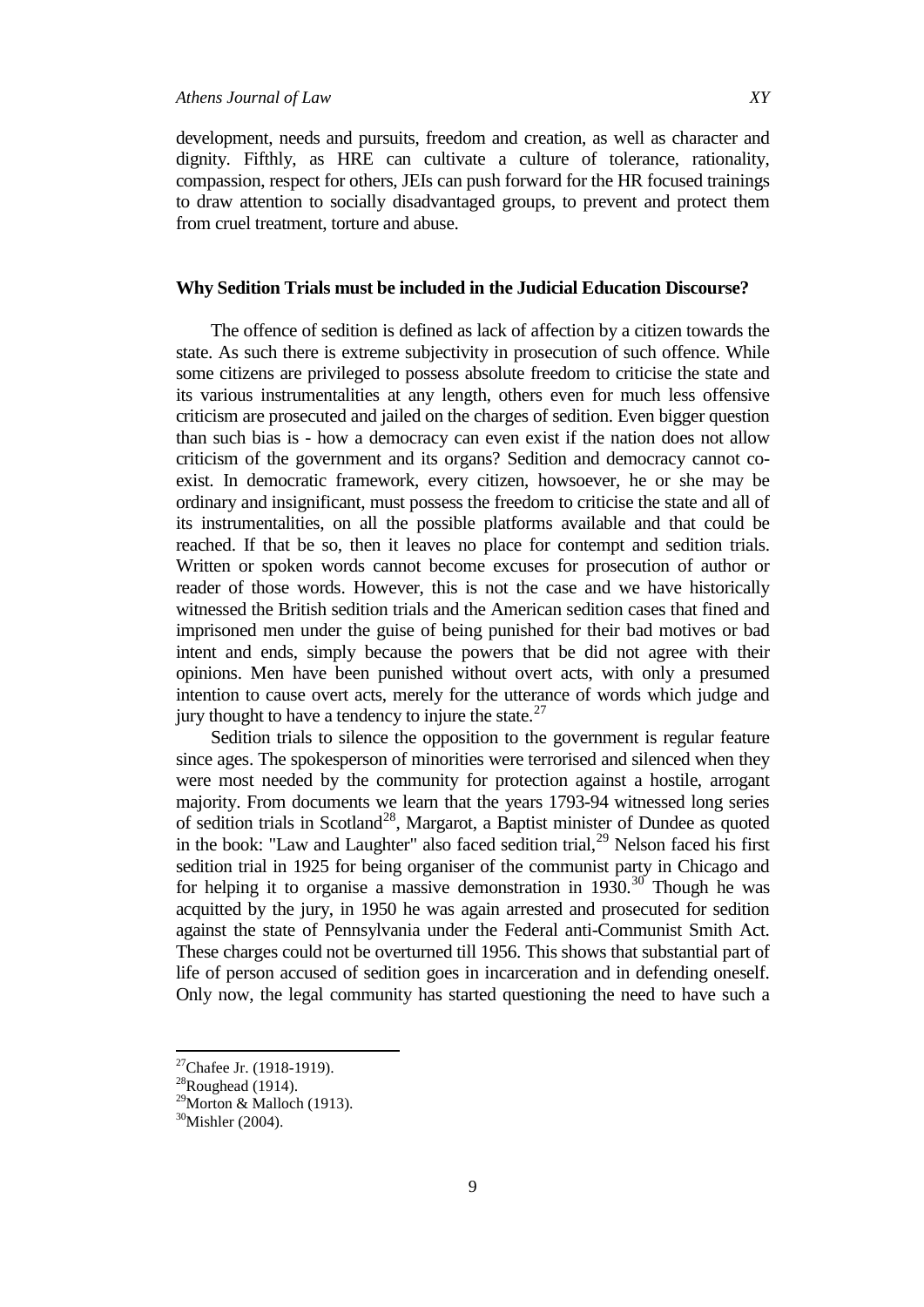*Vol. X, No. Y Oberoi: Why Judicial Education Institutions (JEI) must Focus…*

law and trial $31$  as it is contrary to the democratic principles which many nations claim to be based upon. Though the apex courts have been sensitive and limited the frequent curtailment of freedom of speech and expression under the guise of sedition trial, the same could not be assumed about the trial courts as demonstrated by the conviction of lawyer Thomas Muir on charges of sedition for his recommendation of Tom Paine's book *Rights of Man* to his friends and relatives by the High Court of Justiciary at Edinburgh. The JEIs must utilise all writings related to this trial to design their courses on the sedition law so that the grave illegalities, biases, reasoning bereft of logic are not repeated in the judicial history.

#### **How to Design the Courses for enhanced learning and Positive Participation?**

After the success of Langdell's case method for legal education discourse, clinical legal education (CLE) was the next pedagogical development by Russian professor Alexander Lyublinsky who suggested to develop law school education modeled on medical college education.<sup>[32](#page-9-1)</sup> Pursuant to this, the law schools developed their own models of CLE. As part of CLE, some law schools asked the students to provide free legal services to the clients, some others stressed on one month to three months externships with senior lawyers, judges, trial courts, NGOs, legal aid departments and so on, $33$  some law schools asked their students to take part in legal literacy to raise awareness on legal rights, $34$  and some made students take part in simulation and role play based moot court courses, etc. CLE model provided experiential learning where entire focus was on student learning rather than faculty teaching.[35](#page-9-4) It allowed the law schools to engage services of grassroot workers from different fields to provide inter-disciplinary experience to create understanding of non-legal actors in justice dispensation.

JEIs has lot to learn from the journey of legal education from case method to CLE for bringing innovations in delivery of its training courses. To offer the context and subtexts behind the litigation, JEI can design simulations, role plays, interviews with litigants, field visits and clinical observations. Opinions and viewpoints of diverse interest groups as well as experts from national and international organisations working on specific issues can be presented to raise greater understanding amongst judges on perspectives different than legal perspective.

<span id="page-9-0"></span><sup>&</sup>lt;sup>31</sup>"Pity the nation that has to silence its writers for speaking their minds. Pity the nation that needs to jail those who ask for justice, while communal killers, mass murderers, corporate scamsters, looters, rapists and those who prey on the poorest of the poor, roam free." Public Statement of writer Arundhati Roy released on NDTV website and quoted by Narrain (2011).<br><sup>32</sup>Wilson (2004).

<span id="page-9-2"></span><span id="page-9-1"></span> $33$ Milstein (2001).

<span id="page-9-4"></span><span id="page-9-3"></span><sup>34</sup>See www.streetlaw.org and http://www.wcl.american.edu/wethestudents/mbindex.cfm 35Wilson (2002).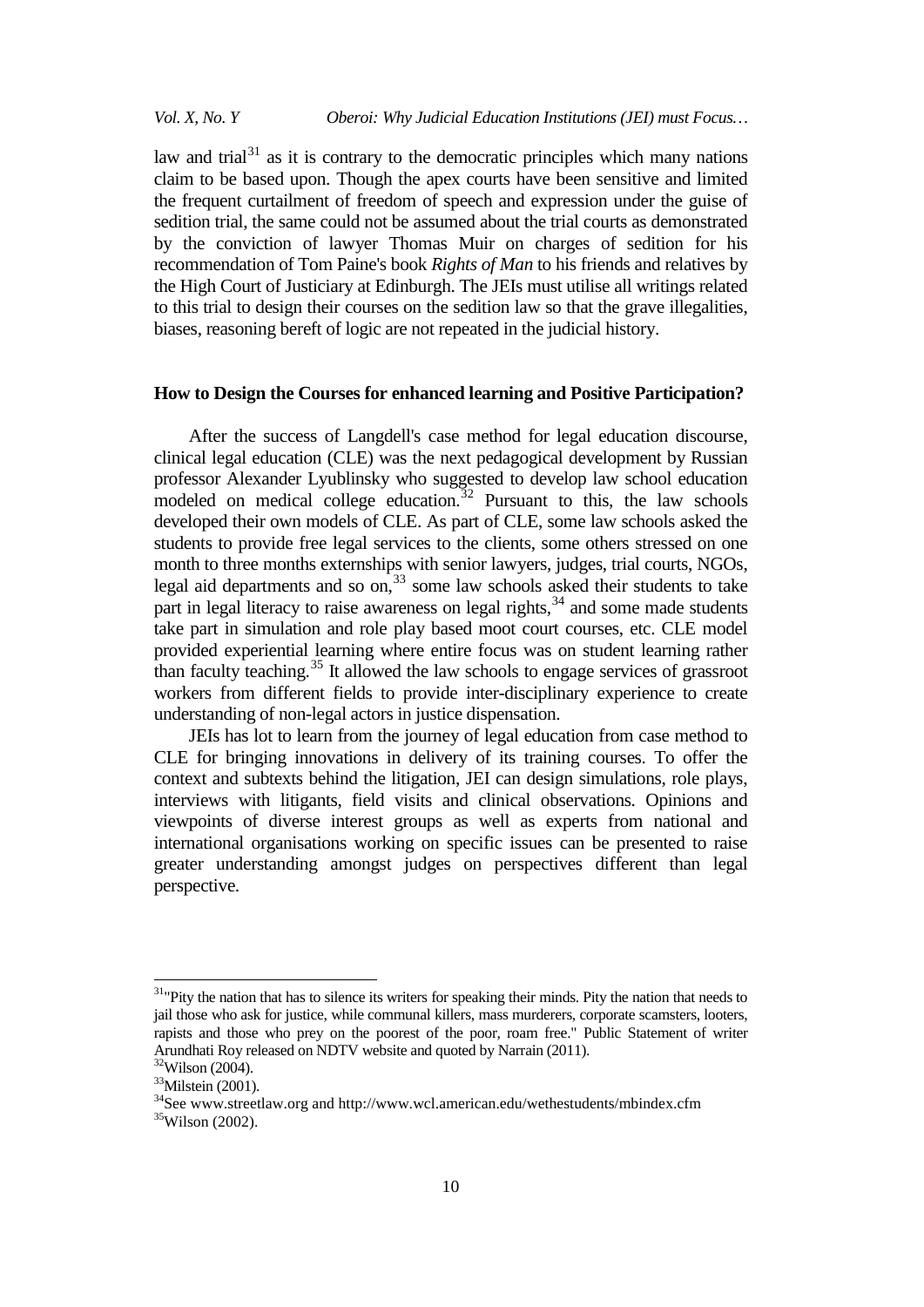#### **Clinical designing of training courses by JEIs**

Like medical students who have access to university-run hospitals, where they can accompany professors making rounds and treating patients, trainees at JEIs too have access to the courts as the judges who are managing the affairs of the JEI are most often the sitting judges who can facilitate an experiential learning in the court rooms. Such learning would involve taking down the notes of the court proceedings, doing research for the judgment writing, assisting the presiding judges in their case-court-record management, assisting the court administration in listing of cases, brainstorming with judges and their clerks on the nature of evidence collected for the cases to be taken up for hearing on the next day and so on.

Apart from offering experiential learning to new batch of judges, JEIs must think hard on the best method to sensitise senior and experienced judges so that they can comprehend the problems of vulnerable population who is forced to seek justice from the courts. CLE has the potential to transform legal culture by widening the perspective beyond an application of legal norm to a situation. CLE can raise consciousness to hurdles faced in securing justice from the courts. The clinical designing of courses will also give JEIs the freedom to invite for the purpose of training, the real litigants, or real victims, or accused persons who had a rough and long drawn battle before their vindication by the courts. Such hands on experience with injustice and its different manifestations would enlighten the senior judges on the need for careful analysis of facts and evidence presented before them.

For designing a successful training on social justice, the JEI must focus on (i) curriculum that coordinates theory with practice in the courts, (ii) faculty that has a huge experience of watching and critiquing judges for their poor performance in relation to protection of social justice, (iii) intellectual climate that allows free and fair discussion without anyone throwing tantrums about the power that they wield, (iv) extracurricular event that takes judges to actual places of violation of basic rights of human beings be they prisons, hospitals, trial courts, village meetings, police stations etc. The extracurricular activities can be treated as a link to curb professional alienation of judges and break the ice around them so that they can face the real world.

For designing a successful training on human rights protection, the JEI can initiate classroom interactions to understand the human rights ideology of individual judges which in turn would bring out their outlook to plight and misery of others. For effective training, JEI must not stand as mute party or simply as any event organiser. The JEI must step out of the comfort zone and push for experiments on HRE, engage consultants or researchers to document HR violations in different places and the failure of the justice system, as well as prepare the handbook on the best practices in the form of judicial precedents to intensify the learning amongst judges.

For designing a successful training on protection of the LGBT community, the JEI can devise a role play or a simulation wherein the participating judges can be asked to enact the role of oppressed and dispossessed member of LGBT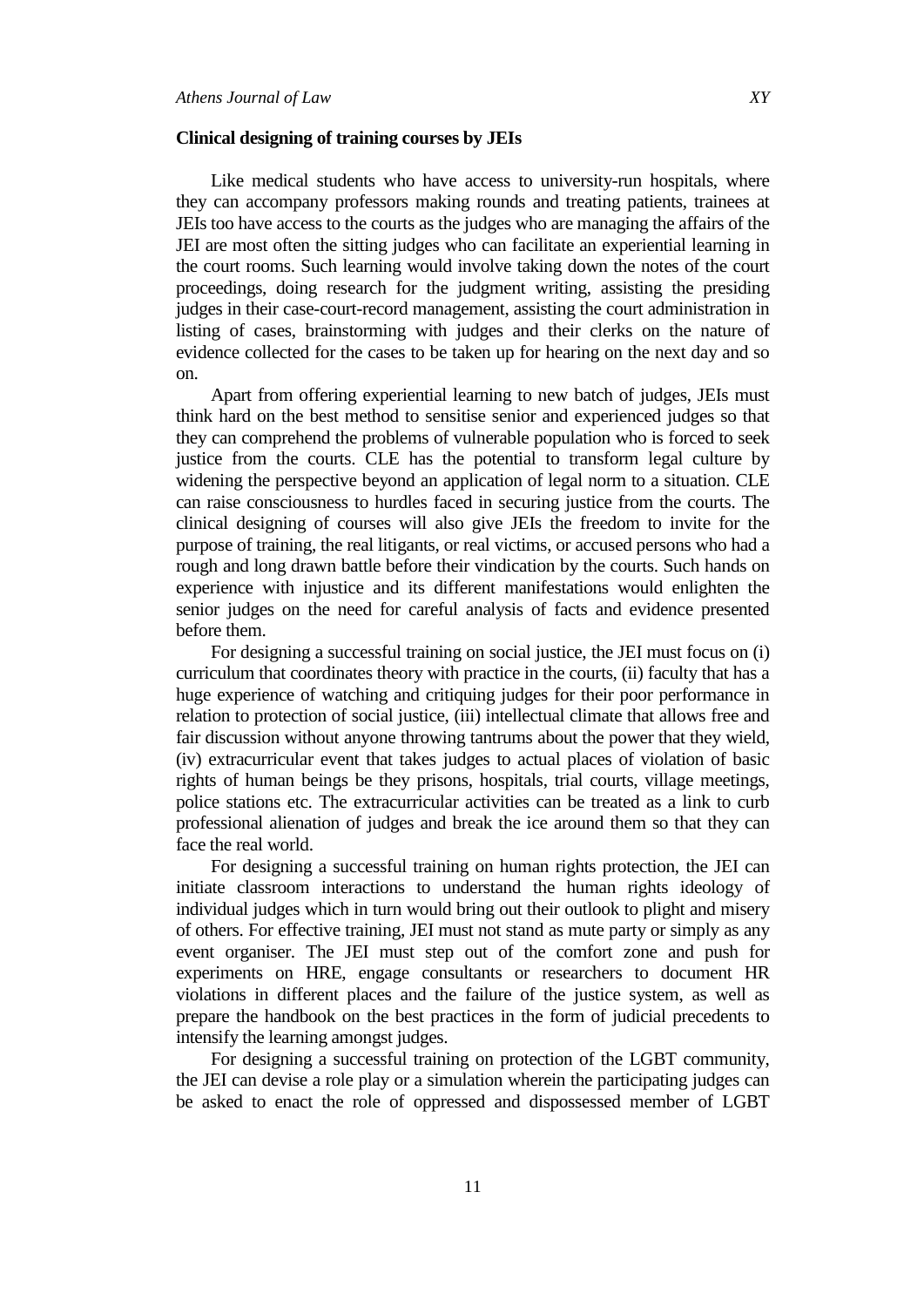community who have been forcefully evicted from their rented premises by the resident welfare association after coming to know of their sexual orientation. In this role play, some judges could be asked to play the role of member of this resident welfare association, some to play roles of tenants, landlord, investigation officer, the LGBT couple and some to act as legal counsel for the parties involved. This whole role play exercise involving every judge participant in taking up some specific role for themselves whether of a client, attorney, witness, defendant and so on has potential to expose the judicial mindset on the status of LGBT in society, or whether the community should be protected against discrimination, etc. This role play participation would stay as an enduring experience with judges and improve their attitude in future litigation.

## **What should be the Content of Different Courses to be designed for the Judges?**

An area of great concern as far as the content of JE discourse is concerned is related to the role of judges within constitutional and democratic framework. It is primary responsibility of JEI to distinguish and differentiate between role of judges and role of civil servants. Judges must be made to realise that they are different from the civil servants and therefore the society expects more from them. Their role does not finish just by applying the law produced by the parliament in a case before them. JEIs, therefore, need to develop their course content to explain judges how their role in the constitutional framework is different from that of any civil servant, parliamentarian and other professions. In fact, at least fifty percent of training material should be devoted to create this understanding among judges so that we don't end up having a bureaucratic judiciary.

Domselaar brings out a very important point before us about failure of legal and judicial profession in doing justice historically.<sup>[36](#page-11-0)</sup> He provides many instances where both bar and the bench failed the citizens. Such examples are: during atrocities committed in times of the second world war, by not protecting legally Jews against the Nazi laws, during slavery system in the US and apartheid system in South Africa, at times of Watergate scandal in the US, during the times of war on terror under Bush and Obama administration, during many corporate and financial frauds that occurred such as Enron Bankruptcy scandal, GM ignition switch scandal, Volkswagen emission fraud scandal and so many others. Domselaar demonstrates how judges and lawyers did not act ethically in most difficult periods of history. JEIs can introduce a realistic didactic teaching materials to prove many ways in which judges failed to alleviate the suffering of its citizen or played a passive role in support of injustice.

Further, post pandemic, JEIs need to reform their course content. To begin with, they should increase emphasis on social justice element in their course curriculum to sensitise judges on the plight of marginalised, neglected, subordinated, under represented citizens and how by increasing access to justice to such citizens

<span id="page-11-0"></span> $36$ van Domselaar (2021).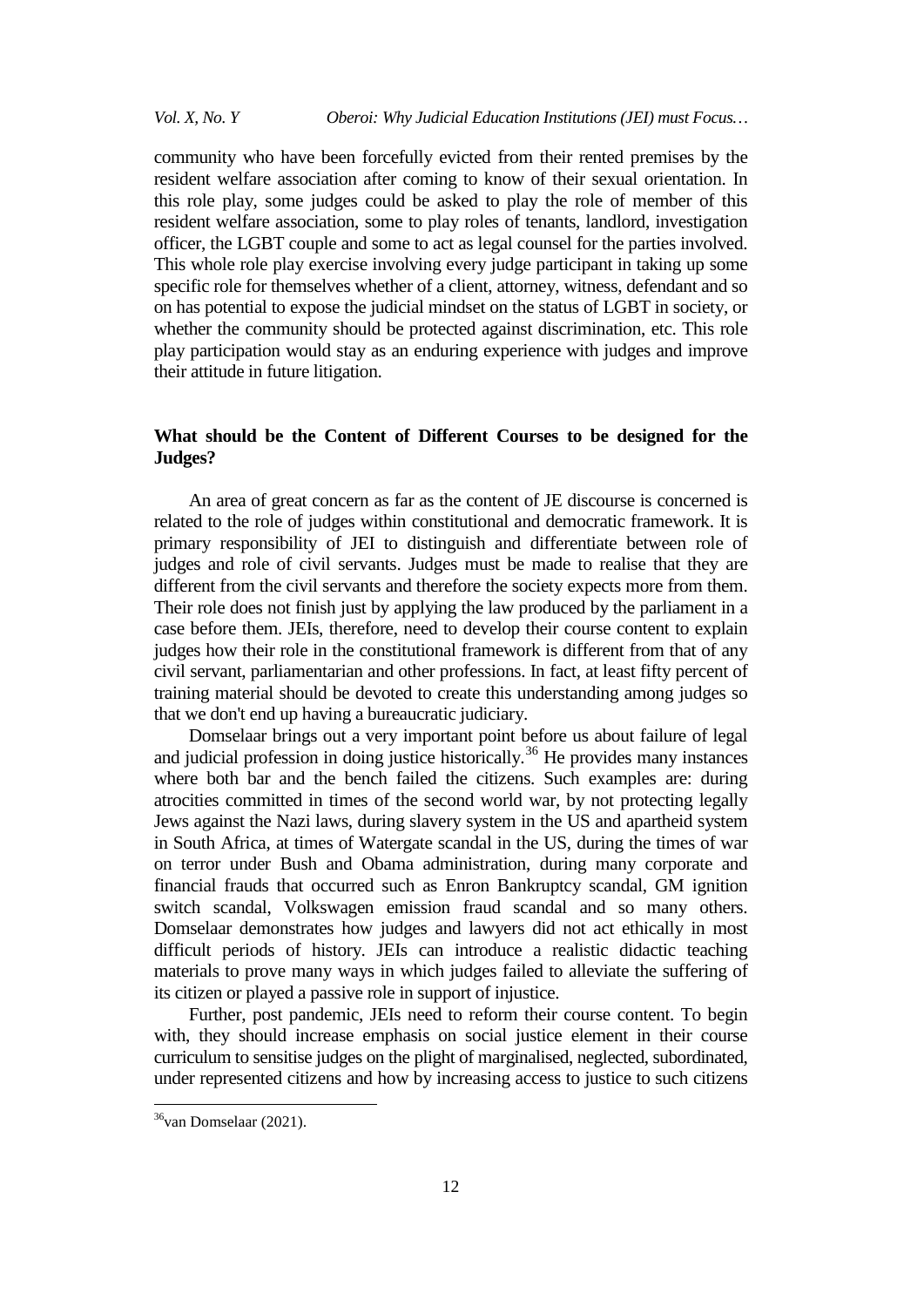procedural justice would be afforded. Judges will have to be introduced to the materials that can help them to pursue social justice goals and the materials that will guide them on the societal benefit that would follow by pursuing such goals.

## **The Course Content to Create Interest in Judges on the Poverty Law**

Poverty law is about economic disadvantage. As a subject, it never became a mainstream part of the law school curriculum.<sup>[37](#page-12-0)</sup> Because of which there is no standard, agreed-upon curriculum on poverty  $law^{38}$  $law^{38}$  $law^{38}$  and this vacuum gives trainer/instructor wider space to incorporate his or her interest and convictions. The contents could be around the political developments, or shifting notions on the causes and cures of economic disadvantage, or economic deprivation due to unjust economic and social system or inequities in policies, regulations, and programs designed by the government and the structure of society. The field is dynamic and ever-changing, so substantial revisions in teaching materials are required from year to year. The subject matter is far-ranging and calls for an interdisciplinary approach. The professor should of course be familiar with intricate federal and state benefits programs designed to address disadvantage and redistribute income.<sup>[39](#page-12-2)</sup>

A critical part of the poverty law course would comprise an inquiry into (i) Who the poor are and theories of poverty; (ii) The topics of education, work, housing and homelessness, health, and welfare; (iii) On causes and approaches to poverty and (iv) Using the law as weapon against poverty. The session "Who Are the Poor?," can introduce various definitions of poverty and provide a conceptual framework for understanding poverty and the poor. The session, "Problems of Poor Families," can present specific problems relating to income, education, health, housing, parenting, and non-traditional family relationships to expose regulatory schemes and laws affecting the poor, such as legal aid and child custody laws. The reading materials can be prepared from multi-disciplinary essays on sociological, economic, anthropological studies; newspaper articles; and judicial opinions and law review articles. [40](#page-12-3)

#### **How such Courses are to be delivered?**

One of the biggest drawback found in online delivery courses is alienation of participants. In online environment, trainee judges can only see faces of organisers, their colleagues and peers on computers. This is comparable to judges watching their television sets, with only difference that they can participate, if they wish, and present their side of the view. In physical settings, different experiments other than lecture method can be carried out. Judges learn from each other and not

<span id="page-12-0"></span>37Wax (2008).

<span id="page-12-1"></span> $38$ Ibid.

<span id="page-12-2"></span> $39$ Ibid.

<span id="page-12-3"></span> $40$ Johnson & Trubek (1992).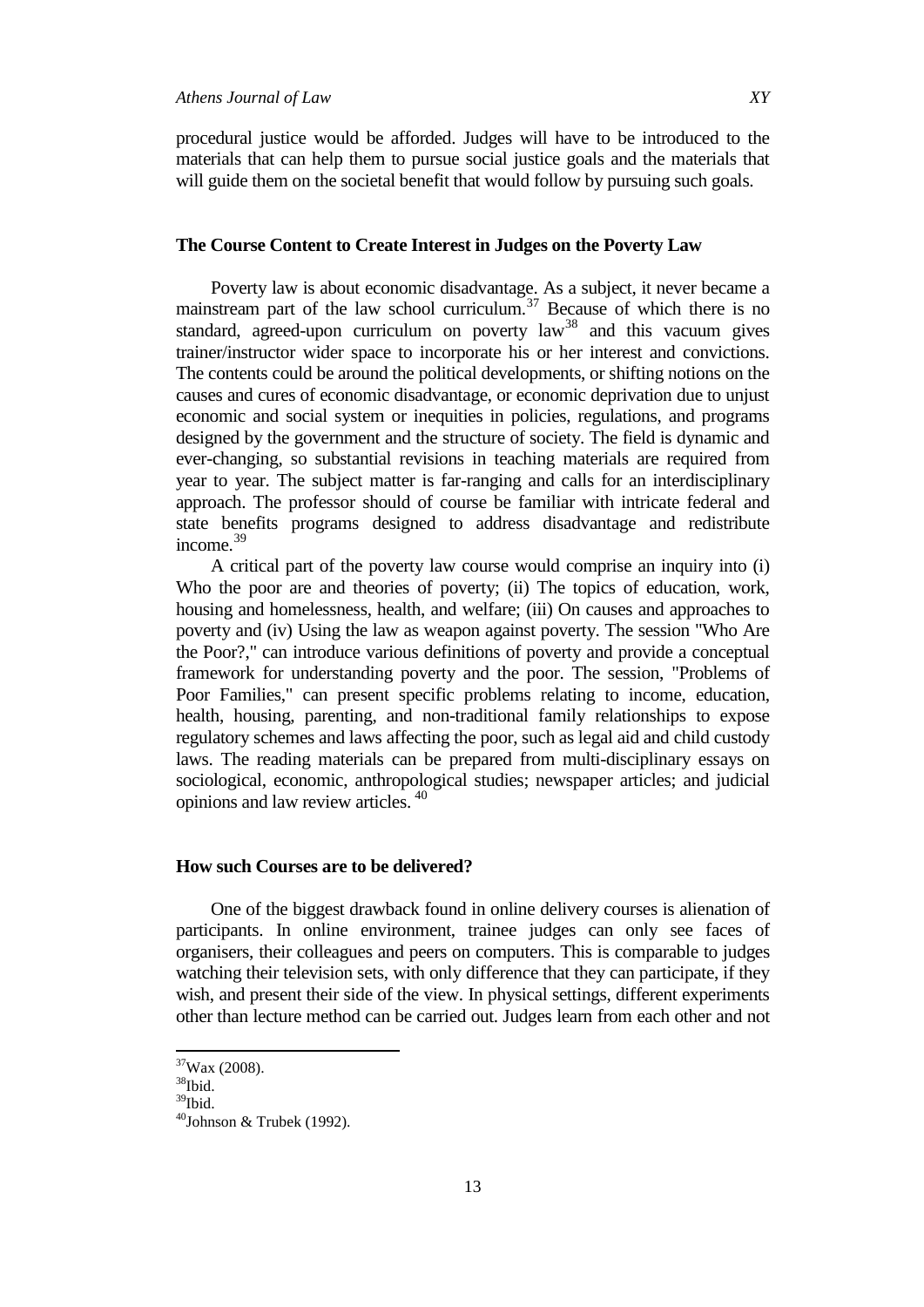only in classroom or clinical settings. Further, field visits designed as part of social justice curriculum has potential to fight alienation of judges from citizens. Thus field visit would be a vehicle to foster inclusion and to curb professional alienation. Field visits that promote consciousness to vulnerabilities of different groups be they juveniles, children in need of care and protection, old age population, disabled persons, woman destitute, refugee living in a camp will inculcate acceptance of diversity in judicial culture and help in checking on the human tendency to replicate comfortable networks that only mirror oneself.

## **How the Discourse on Poverty Law may be delivered to Judges?**

The courses on poverty law must use an innovative approach aimed at encouraging critical thinking through observation of real life events, combined with seminar discussions and readings. The emphasis should be to change judicial culture in all its aspects, ranging from use of substantive law to empower communities, humanise legal fora, and use reality to transform the law. Judges can be given a copy of the book Evicted by Matthew Desmond, a Pulitzer Prize winning book that explores the issues of homelessness in U.S. cities and the pipeline to homelessness. $^{41}$  $^{41}$  $^{41}$  The book richly describes the stories of those living in poverty and on the verge of homelessness.<sup>[42](#page-13-1)</sup> As part of the book, Desmond explores the root causes of poverty and homelessness, including the cycle of poverty, education, race, incarceration, and mental health. Further, it shows that low-income persons facing eviction almost always fared better when they had legal representation. In eviction proceedings described in the book, attorneys often appear for the landlords and rarely appear for the tenants.<sup>[43](#page-13-2)</sup> Desmond tentatively introduces the concept of "exploitation" — "a word that has been scrubbed out of the poverty debate." The landlord who evicts Lamar, Larraine and so many others is rich enough to have a vacation in the Caribbean while her tenants shiver in Milwaukee. The owner of the trailer park takes in over \$400,000 a year. These incomes are made possible by the extreme poverty of the tenants, who are afraid to complain and lack any form of legal representation.<sup>[44](#page-13-3)</sup> After each judge has done reading of the book, a questionnaire can be framed and judges be divided into smaller groups to share their impressions on the issues of poverty, and how they could play a role in these situations. Some of these questions could be: How might a judge change the outcome in some of these situations? Which provisions of statutes allow you to fashion an appropriate remedy? What is the relationship between poverty and inequality as a whole? Or can robust capitalism co-exist comfortably with less poverty and more equality than is observed today? Whether poverty is an absolute or relative phenomenon. Will the people on the bottom rung of the ladder, even if reasonably well-provided for, necessarily view themselves as

<span id="page-13-0"></span><sup>&</sup>lt;sup>41</sup>Desmond (2016).<br><sup>42</sup>Blumgart (2016).

<span id="page-13-2"></span><span id="page-13-1"></span> $43$ Bezdek (1992) at 554.

<span id="page-13-3"></span> $^{44}$ Ehrenreich (2016).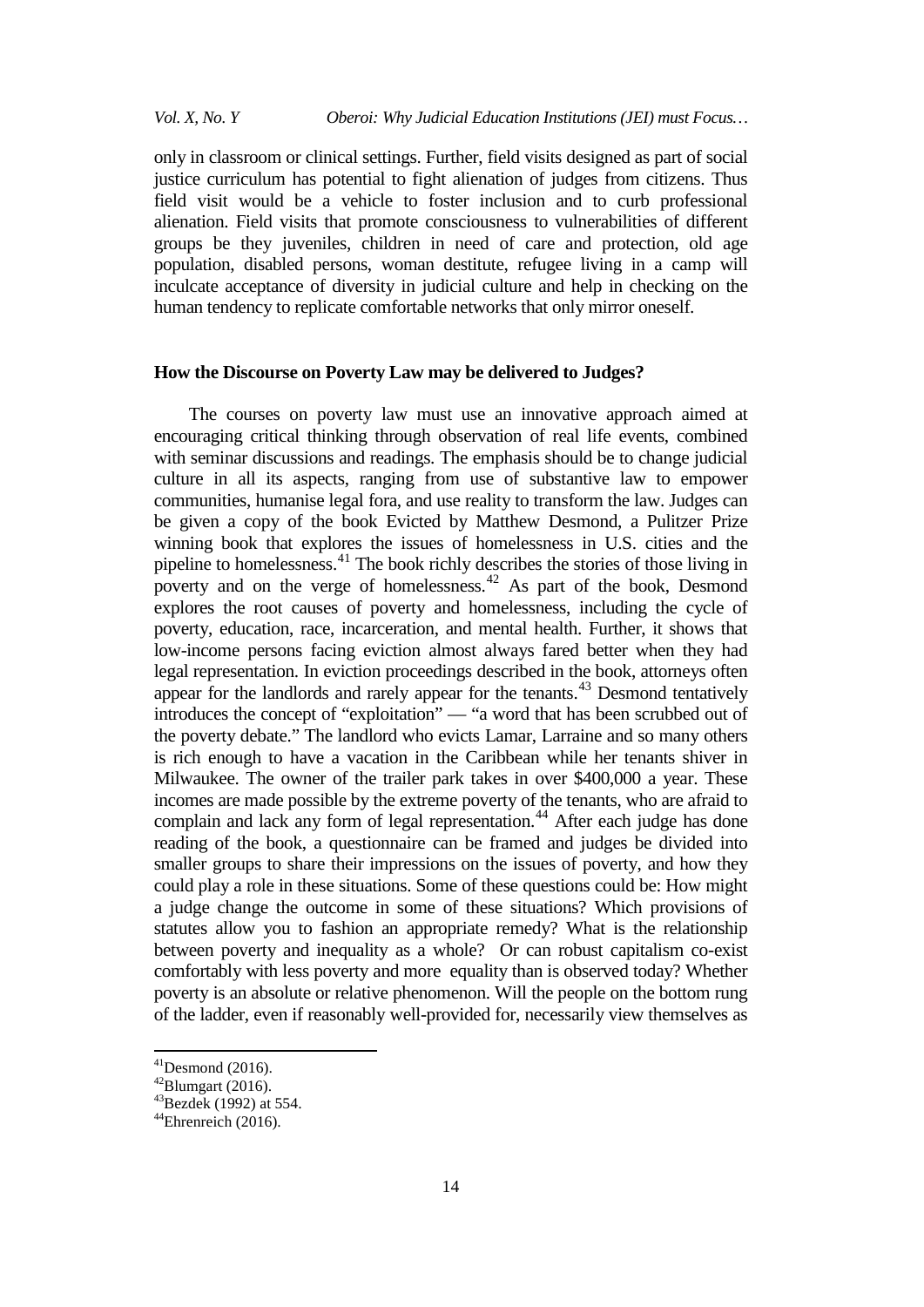poor? Is self-direction a real possibility for most people within our society? Might extreme childhood deprivation, for example, significantly undermine the ability to exercise meaningful choice? Given their insular lives, can the poor really advance? Are all people really so free to climb or fall that they can reasonably be held responsible for where they end up? Whether the opportunity to achieve basic economic self-sufficiency is available to able-bodied persons of all backgrounds who are determined to make a decent life and get ahead. What circumstances would satisfy this condition? Is it really possible for everyone at the bottom to improve their situation or are there "structural" limits on how many people can do so? What is poverty? And what is the problem? Is poverty, like beauty, in the guilty eye of the beholder, or in the empty belly of the sufferer? How are poverty levels compared, across centuries and cultures, continents and countries? Is there an absolute standard of poverty, and if so, what is it? Or is it all relative, since the poor man only feels deprived when at the gate of the rich man's castle? What is the difference between deserving and undeserving poor, between those who labour but earn insufficient reward, and those who are impoverished because they cannot work? And how is poverty to be treated: by realistically diminishing desires, or by seeking to satisfy demands? $45$ 

JEI must make efforts to alter how poverty is perceived and what can and should be done by judges to comfort persons reeling under poverty. For this, the first thing to be accomplished is to increase the presence of poverty related issues as much as possible and in more ways as possible. In the spirit of this effort, part of the plan could be to organise a film-viewing series for "transformation of consciousness."[46](#page-14-1) A film, or cinema, is an important component of clinical law teaching. A combination of sensitive lawyers and sensitive judge can turn the tables as we saw in a movie *Jai Bheem* based on true events related to police torture leading to death of a daily wage earner in a village in Tamil Nadu, India. The movie shows how poor are treated by the society and the government machinery and but for efforts of sensitive lawyer, justice would have remained a dream. The movie shows that the opposite of poverty is not wealth; the opposite of poverty is justice.

The course co-ordinators can collect a plethora of judgements from around the world to bring home a point that the true measure of commitment to justice, to the rule of law, fairness, and equality cannot be measured by how courts treat the rich, the powerful, the privileged, and the respected ones, but the true measure is how courts treat the poor, the disfavoured, the accused, the incarcerated, and the condemned. In this direction, discussions on judgments that - secured the right to legal counsel for the poor in criminal proceedings<sup>47</sup>, obtained the right of the poor to due process in public assistance termination proceedings<sup>48</sup>, secured important due process protections in landlord-tenant eviction actions<sup>[49](#page-14-4)</sup> afforded the indigent

 $45$ Cannadine (1985).

<span id="page-14-2"></span><span id="page-14-1"></span><span id="page-14-0"></span> $46$ Gilmore (2016).

<sup>47</sup>*Gideon v. Wainwright*, 372 U.S. 335 (1986). <sup>48</sup>*Goldberg v. Kelly*, 397 U.S. 254 (1970).

<span id="page-14-4"></span><span id="page-14-3"></span><sup>49</sup>*Javins v. First Nat. Realty Corp*., 428 F.2d 1071 (D.C. Cir. 1970).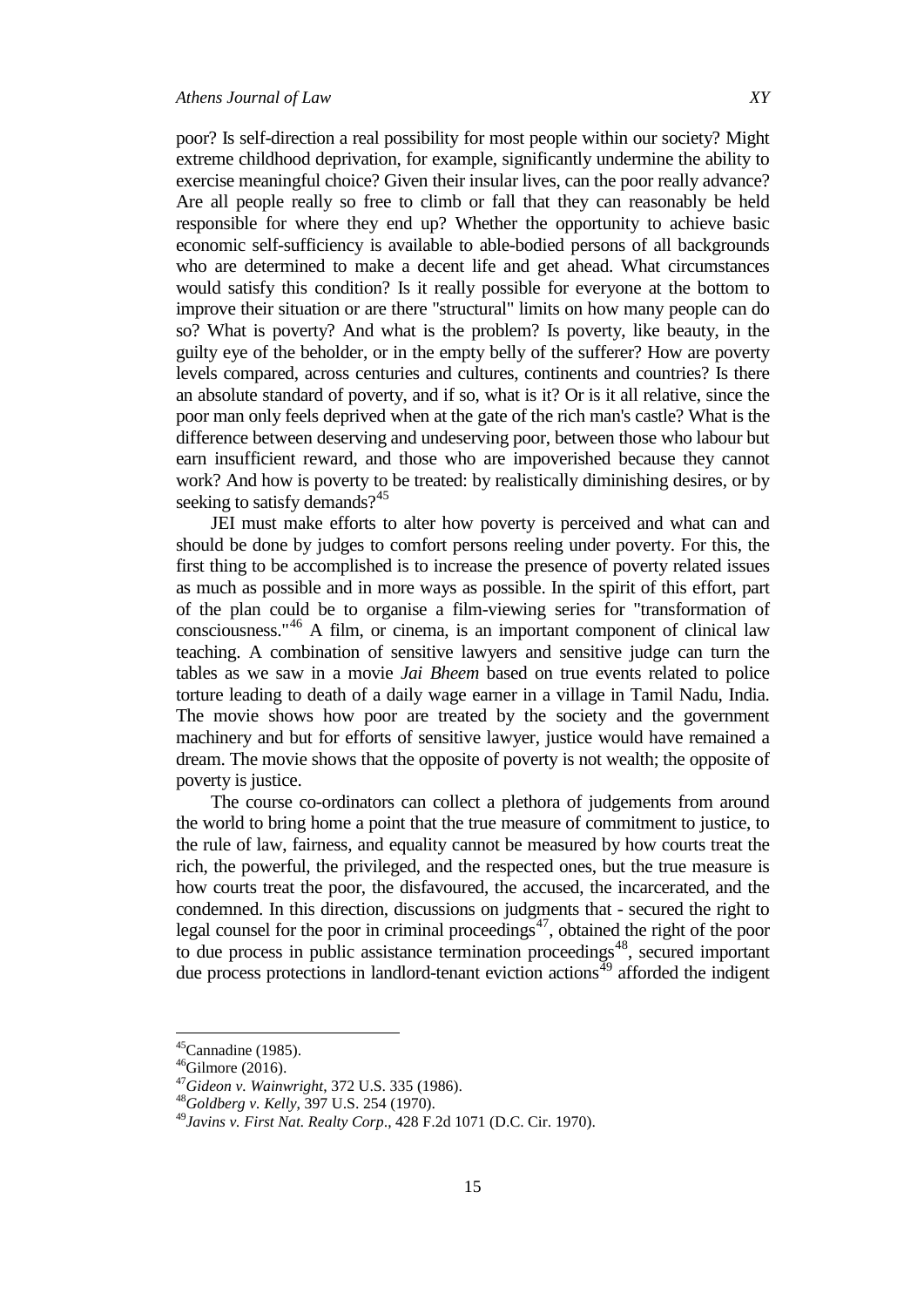the right to proceed without payment of costs in court matters  $50$  can be initiated by the JEIs to guide judges on how to provide remedy to poor and disadvantaged sections in the society.

## **Whether to Involve Judges in the beginning of their Career or at any Point of their Career?**

More than fresh entrants, it is the mid-level judges who have spent more than a decade as a judge in the system, need to undergo social justice courses to break them away from their comfort zone and attitudinal rigidity earned by the power of the judicial post. Recently it has been found from the recorded court hearings that judges are just not ready to adjust and accept the requests of citizens or their representatives in litigation. One court hearing reflected rigid attitude in cost imposition and another court hearing reflected bias to languages when judge mocked the citizen who could not speak in English language and had appeared in person. Judge started speaking in his local language!

## **Who all should be involved for effective transfer of learning?**

It was observed that in the US it is the people of colour who in numbers disproportionate to their white colleagues represent the interest of subordinated and underrepresented population before the courts.<sup>[51](#page-15-1)</sup> Similar observation are made also on the state of affairs in other countries. Most of the JEIs are composed of the old, traditional, conservative and pro-government judges holding authoritarian position. Will this composition help in producing socially aware and courageous judges who will fear none and even risk their personal growth for adhering to and upholding the first principles of universal justice? Only time will prove.

Regarding poverty law course, as noted by Wax, JEI can engage persons learned in the aspects of tax law, administrative law, family law, constitutional law and those possessing more than a passing knowledge of social science subjects like labour economics, demography, social psychology, sociology, liberal political theory, and the sociology of education. The instructor should also have some familiarity-and comfort-with the methods of ethnography, statistics and regression analysis.<sup>5</sup>

#### **Conclusion**

JEIs are forced to believe that they are doing exceptionally well. The question that needs to be asked is if they are doing exceptionally well for themselves or for

<span id="page-15-0"></span><sup>50</sup>*Adkins v. E.I. DuPont de Nemours & Co.,* 335 U.S. 331 (1948). 51Lempert, Chambers & Adams (2000) at 401.

<span id="page-15-1"></span>

<span id="page-15-2"></span> $52$ Wax (2008).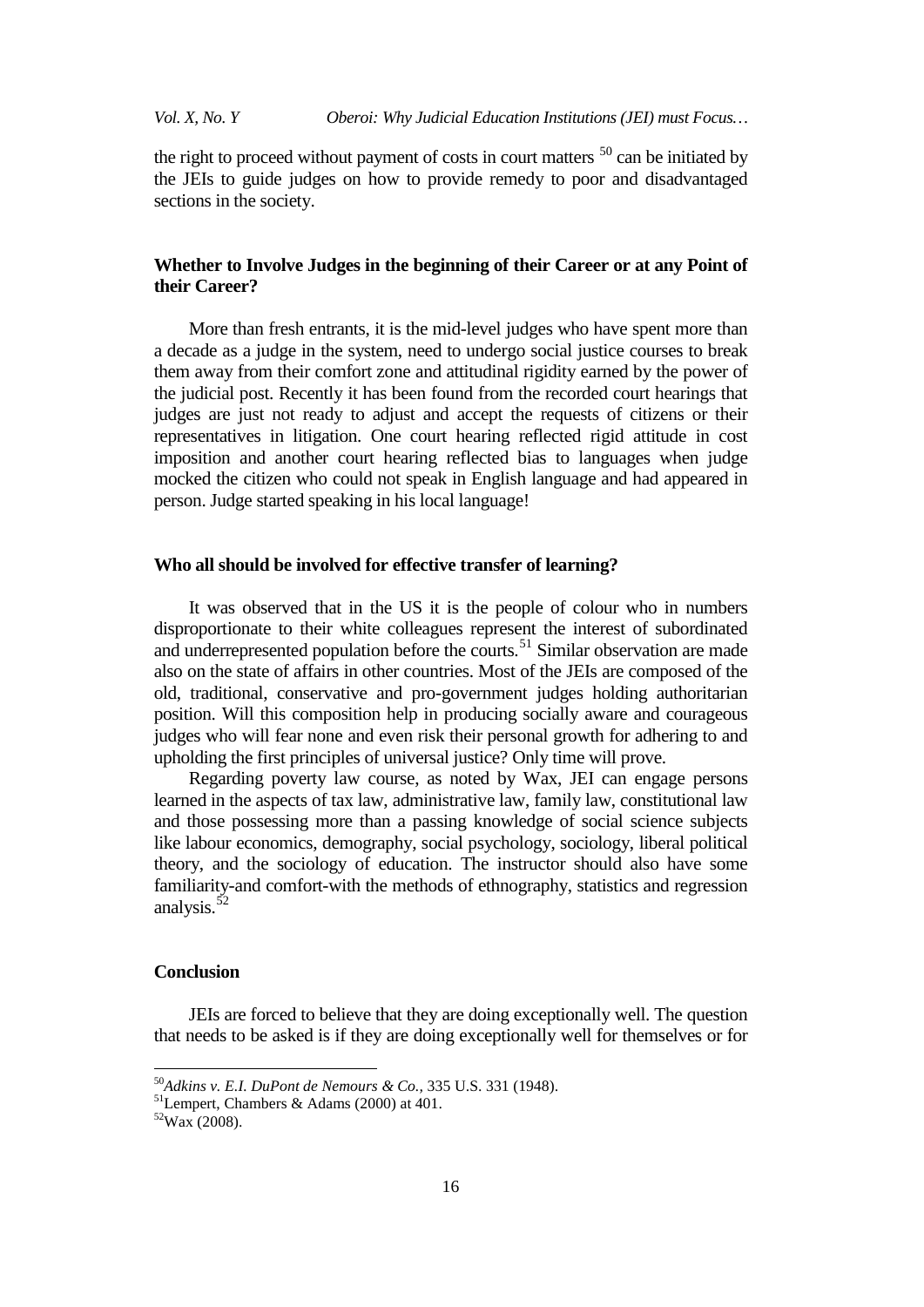the justice system. Further, denial of failures in transfer of learning, will prevent JEIs from innovations, improvements, revision. At international meetings, like the one IOJT organises, most JEIs compete to showcase their success and achievements. Hardly their representatives discuss threadbare how they failed in specific course design or course delivery. What tensions were involved in constructing an innovative approach to address the judges on any specific subject. How they failed to integrate practical and academic perspectives. What kind of resistance from judges the speaker faced in bridging the gap between the academic and practical approaches etc. There is no handbook developed to ease out these tensions so as to learn and improve. Nonetheless, it is hoped that in the future, international networks like IOJT will encourage the JEIs to bring forth these tensions so that the fellow JEIs and the IOJT network can learn and help the JEIs in constructing their courses in a manner that will ease out these tensions. At the same time JEIs will have to be guided on how best they can expose their judges on relationship between law and inequality, between globalisation of capital and labour, or how social justice can arrest the decline of labour unions, higher costs for basics like food, housing, education and health care, etc. It is very much within the domain of IOJT to encourage JEIs to train judges to develop jurisprudence to procure rights and resources for the poor and thereby secure the social justice.

## **References**

Anderson, J. (2008). Congress Questions Executives on Pay. *N.Y. Times*, Mar. 7.

- Andrews, E.L. & E. Dash (2008). Insurers and Automakers in Time for Bailout. *N.Y. Times*, Oct. 25, at B1.
- Bard, J.S. & L. Cunningham (2017). The Legal Profession Is Failing Low-Income and Middle-Class People. Let's Fix That*. Wash. Post*, June 5.
- Bezdek, B. (1992). 'Silence in the Court: Participation and Subordination of Poor Tenants' Voices in Legal Process' in *Hofstra Law Review* 20(3):533-608.
- Blumgart, J. (2016). 'Why More Americans Are Getting Evicted' in *SLATE* (Mar. 17, 11:44 AM).
- Cannadine, D. (1985). 'David Cannadine Thinks About the Thoughtful Rich' in *London Rev. of Books* 7(1):15-16.
- Chafee Jr. Z. (1918-1919). 'Freedom of Speech in War Time' in 32(8) *Harv. L. Rev.* 32(8):932-973.
- Chaifetz, J. (1993). 'The Value of Pro Bono Service: A Model for Instilling a Pro Bono Ethic in Law School' in *Stanford. L. Rev*. 45(6):1695-1711.
- Collins, C. & F. Yeskel (2000). *Economic Apartheid in America: A Primer on Economic Inequality and Insecurity*. New York: The New Press.
- Desmond, M. (2016). *Evicted: Poverty and Profit in the American City*. Wisconsin: Crown.
- Eckholm, E. (2008). Working Poor and Young Are Hit Hard in Economic Downturn, *N.Y. Times*, Nov. 9, at A26.
- Ehrenreich, B. (2016). Matthew Desmond's 'Evicted: Poverty and Profit in the American City'. *N.Y. Times*, Feb. 26.
- Gilmore, B.G. (2016). 'What Are The Poor Doing Tonight?: Incorporating Social Justice Into The Law School Ethos' in *Seattle Journal for Social Justice* 15(2):357-390.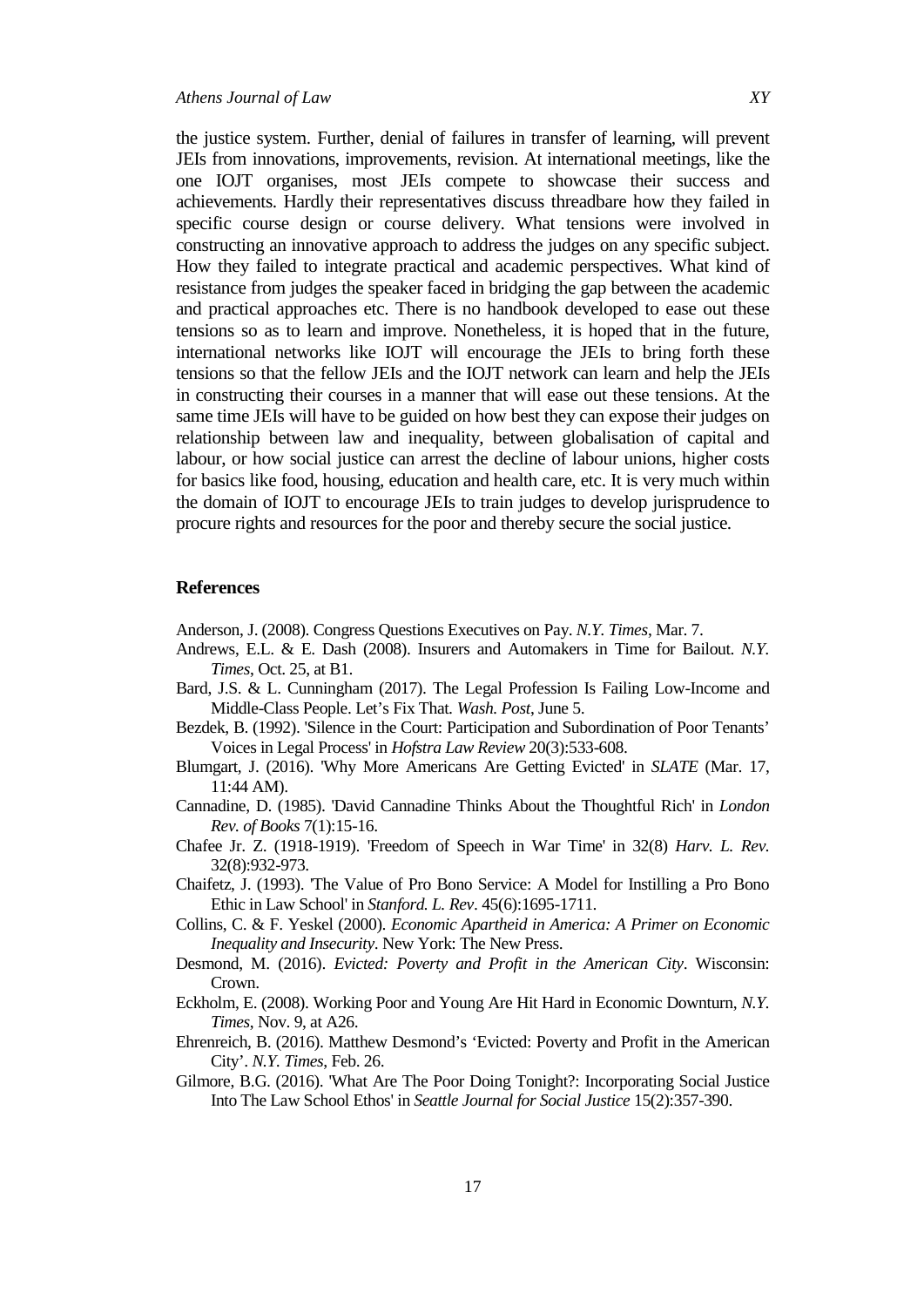- Goodman, P.S. (2008). From Welfare Shift in '96, '08 Reminder for Clinton, *N.Y.Times*, April 11, at A1.
- Guiora, A.N. & K.J. Ingle (2019). 'Militant or Bystander: How to Protect Democracy' in *BYU J. Pub. L*. 33(1):31-78.
- Greenhouse, S. & D. Leonhardt (2006). Real Wages Fail to Match a Rise in Productivity, *N.Y. Times*, Aug. 28, at A1.
- Herbert, B. (2007a). Op-Ed. A Swarm of Swindlers, *N.Y. Times*, Nov. 20, at A23.
- Herbert, B. (2007b). Op-Ed. Lost in a Flood of Debt, *N.Y. Times*, Nov. 24, at A17.
- Hornstein, R. (2009). 'Teaching Law Students To Comfort The Troubled And Trouble The Comfortable: An Essay On The Place Of Poverty Law School Curriculum' in *William Mitchell Law Review* 35(3):1057-1083.
- Johnson, L. & L.G. Trubek (1992). 'Developing A Poverty Law Course: A Case Study' in *Wash. U. J. Urb. & Contemp. L.* 42:185-206.
- Lempert, R.O., Chambers D.L. & T.K. Adams (2000). 'Michigan's Minority Graduates in Practice: The River Runs through Law School' in *Law & Soc. Inquiry* 25(2):395-505.
- Milstein, E.S. (2001). 'Clinical Legal Education in the United States: In-House Clinics, Externships and Simulations' in *Journal of Legal Education* 51(3):375-381.
- Mishler, P. C. (2004). 'Woody Guthrie's Lost Song to Lincoln Vet Steve Nelson' in *Science & Society* 68(3):350–55 - in *The Spanish Civil War: Ideologies, Experiences, Historical Recovers - Homage to Robert G. Colodny* (Fall, 2004), pp. 350-355, Published by: Guilford Press.
- Morton, G.A. & D.M. Malloch (1913). *Law and Laughter*. London and Edinburgh: T.N. Foulis.
- Munsterberg, E. (1904). 'The Problem of Poverty' in *American Journal of Sociology* 10(3):335-353.
- Narrain, S. (2011). 'Disaffection and the Law: The Chilling Effect of Sedition Laws in India' in *Economics and Political Weekly* 46(8):33-37.
- Neisel, Z. (2020). 'Putting Poverty Law into Context: Using the First Year Experience to Educate New Lawyers for Social Change' in *N.Y.U. Ann. Surv. Am. L.* 76(1):97-130.
- Olawuyi, D.S. (2014). 'Recognizing the Intersections between human rights and the environment in legal education and training' in *Asian Journal of Legal Education* 1(2):103-113.
- Pallasch, A.M. (2008). Scalia Says U. of C. Has Gone Liberal. *Chi. Sun Times*. Sept 17.
- Reynoso, C. (1988). 'Educational Equity' in *UCLA Law Rev*. 36:107-117.
- Rose, H. (1992). 'Law Schools Should Be About Justice Too' in *Clev. St. L. Rev*. 40(3):443-454.
- Roughead, W. (1914). 'Real Braxfield' in *Juridical Review* 26(2):165-190.
- Scelfo, J. (2008). After the House Is Gone, *N.Y. Times*, Oct. 23, at D1.
- Sorkin, A.R. (2008). G.M. Speeds Hat in Hand to Treasury, *N.Y. Times*, Oct. 27, at B1.
- Stolberg, S.G. & S. Labaton (2009). Banker Bonuses are "Shameful", Obama Declares. *N.Y. Times*, Jan. 30, at A1.
- Struthers, A.E.C. (2016). 'Human Rights: A Topic Too Controversial for Mainstream Education?' in *Human Rights Law Review* 16(1):131-162.
- Super, D.A. (2004). 'The Political Economy of Entitlement' in *Colum. L. Rev*. 104(3): 633- 729.
- Swarms, R.L. (2008). State Programs Add Safety Net for the Poorest. *N.Y. Times*, May 12, at A1.
- Trubek, L.G. (1995). 'Introduction To The Symposium On New Approaches To Poverty Law, Teaching, And Practice' in *Public Interest Law Journal* 4:235-243.